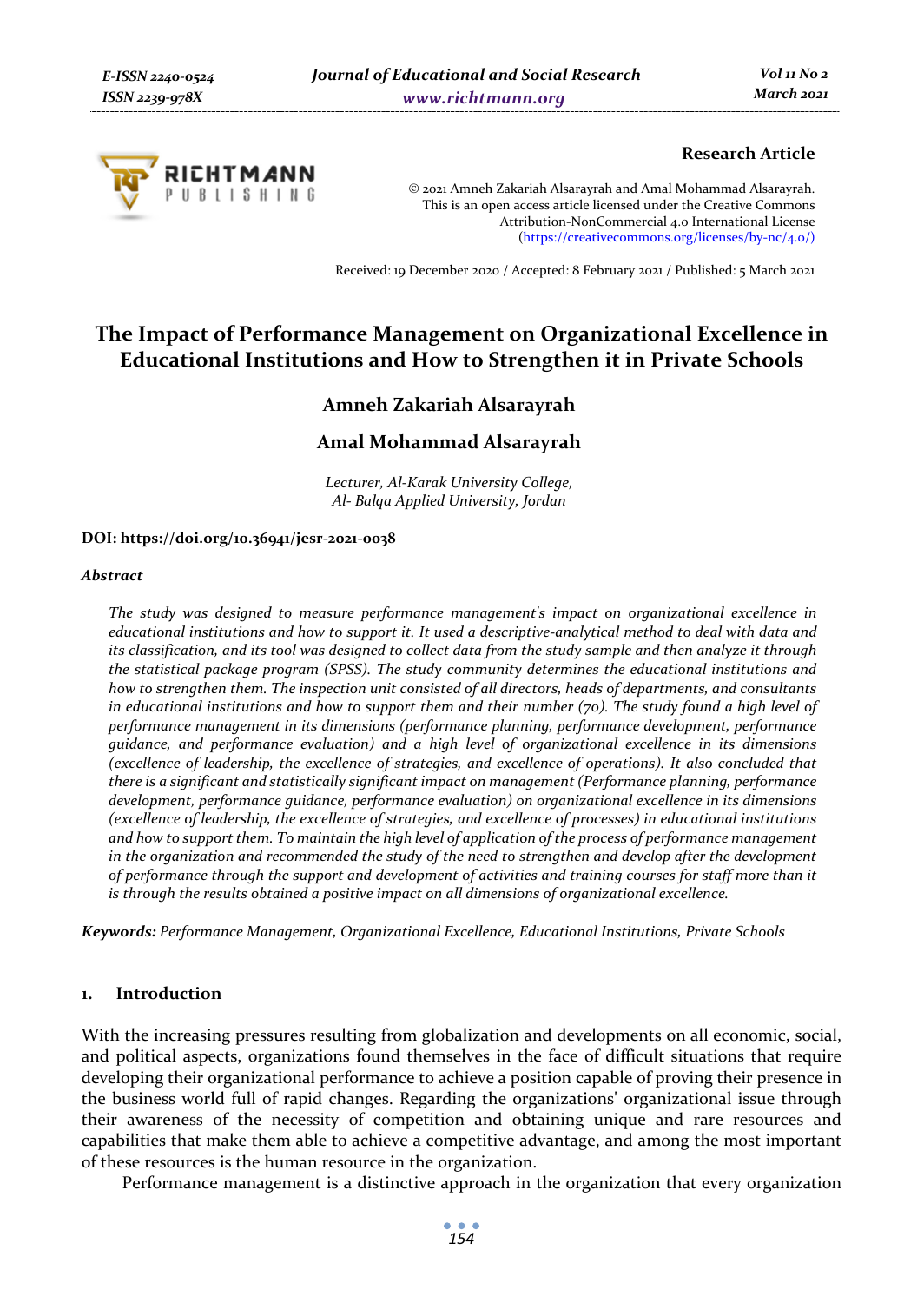aspires to reach charges in pursuit of competitiveness, which requires all the organization's internal activities and operations to increase revenues, achieve profits, and reach the advantage. The most common part of the past was focusing on performance appraisal systems geared toward what an individual could achieve in the future. After that, the past twenty years have witnessed an increase in organizations' focus on motivating and engaging employees, which led to the expansion of the concept of performance appraisal to a more dynamic performance management system that includes the performance appraisal process as a component of a more comprehensive approach to the management process. The performance management system has evolved so that many organizations have worked to demolish the traditional hierarchy in favor of more equal work environments that have led to an increase in and development of performance management systems and have sought to obtain multiple sources of feedback throughout the year that allow re-evaluation of goals and progress continuously to meet the organization changing needs. (Ibrahim, 2011)

This study was conducted to identify performance management's effect on organizational excellence in educational institutions and how to support them.

### *1.1 The study problem and its questions*

All organizations seek, with their strategic resources, the most important of which is the human resource, to create an added value that distinguishes educational institutions and how to support them from others, because upgrading performance levels has become an important factor to face the new stage of the competition in the local and global market. So the existence of a performance management system for human resources that ensures the control and follow-up of employees and their development, especially at the moment of fundamental deviations, may negatively reflect the organization.

The researcher has made an exploratory increase to educational institutions and how to support them, which are considered among the distinguished institutions that are interested in the human resource component and which are working within an advanced performance management system that works to monitor and improve the performance of their employees and their development. This was the purpose of this study to identify the impact of performance management on organizational excellence.

#### *1.2 The purpose of the study can be achieved through the following questions.*

The first main question: Is there an impact of performance management with its components (performance planning, performance development, performance orientation, performance evaluation) on organizational excellence in its dimensions (Excellence in leadership, differentiation of strategies, differentiation of operations) of educational institutions and how to support them in Jordan?

The following sub-questions emerge from the central question: The first sub-question: Is there an impact of performance management elements together on the leadership of educational institutions and how to support them in Jordan?

The second sub-question: Is there an effect of the combined elements of performance management on the excellence of educational institutions' strategies and how to support them in Jordan?

The third sub-question: Is there an effect of the combined elements of performance management on educational institutions' facilities and how to support them in Jordan?

### *1.3 Significance of the Study*

### *1.3.1 The theoretical importance*

**-** The importance of this study lies in the fact that it deals with the strategic role of one of the human resources functions in business organizations, which is Managing important performance in the face of the challenges and rapid changes in the highly complex domestic and international environment.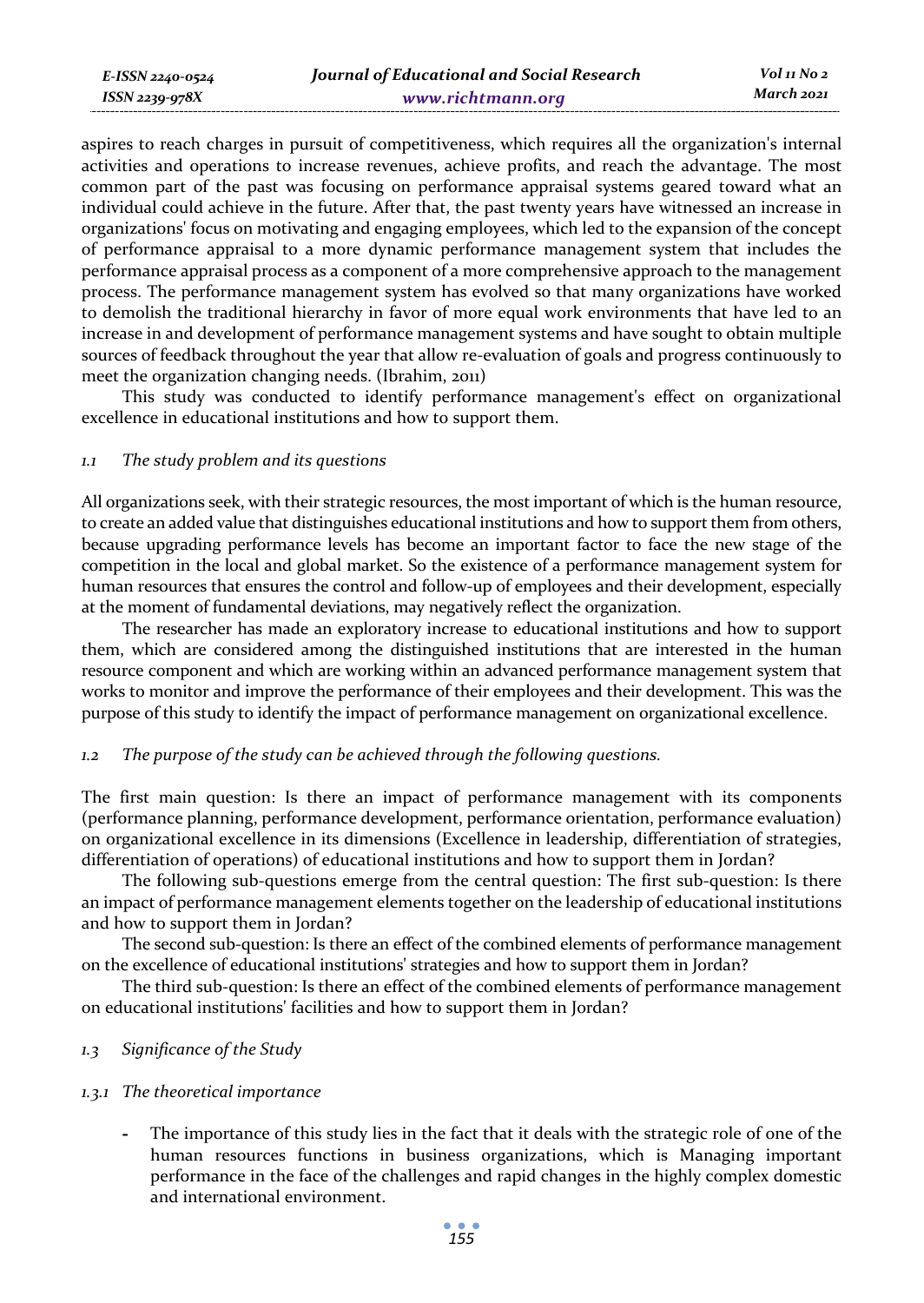The study's theoretical importance also resides in researching the employee entitlement performance management system's effectiveness, which measures the maximum utilization of human resources performance to reach the best performance to enhance the competitive advantage among the companies.

The researcher hopes that this research will clarify the impact of the performance management system and its role to reach organizations excellence.

#### *1.3.2 Practical importance*

The practical importance of this study is shown by providing recommendations and suggestions that may help increase the effectiveness of educational institutions' performance management system and how to support them.

- **-** The researcher hopes that this study will contribute to demonstrating the importance of the performance management system in educational institutions, how to support them, and the extent to which this affects the performance of the organization as a whole to achieve excellence
- **-** The researcher hopes that educational institutions will benefit from the study results in the process of continuous development of the performance management system.

### *1.4 Study hypotheses*

The first primary hypothesis: There is no statistically significant effect at the level ( $0.05 = a$ ) of performance management in all its dimensions (performance planning, performance development, performance guidance, performance evaluation) on the organizational distinction with its dimensions (leadership, strategies, and operations) of educational institutions and how to support them.

The following sub-hypotheses emerge from it:

The first sub-hypothesis: There is no statistically significant effect at the level  $(a = 0.05)$  of performance management with its combined dimensions on the excellence of leadership in educational institutions and how to support them in Jordan.

The second sub-hypothesis: There is no statistically significant impact at the  $(a = 0.05)$  level of performance management in its combined dimensions on the excellence of strategies of academic institutions and how to support them in Jordan

The third sub-hypothesis: There is no statistically significant effect at the level  $(a = 0.05)$  of performance management with its combined dimensions on the excellence of operations of educational institutions and how to support them in Jordan.

### *1.5 Procedural definitions*

Performance management: Achieving a continuous work mechanism based on setting specific and clear goals and expectations for the performance of employees in educational institutions, how to support them, and providing feedback to reduce problems and their effects, to ensure that the planned goals for business outcomes are achieved and work to improve the development of these works. The following elements measured it:

Performance Planning: It is a continuous process that aims to define the duties and responsibilities of individuals in educational institutions, how to support them in the future, and how they perform according to the vision of educational institutions, how to support them, their mission, and their strategic objectives within a certain period. It was measured through a set of items that appear in the study questionnaire.

Directing Performance: a set of activities that include observing and documenting business results, providing feedback, enhancing communication between all workers in educational institutions, how to support them, and clarifying all qualitative and quantitative criteria for the completion of work,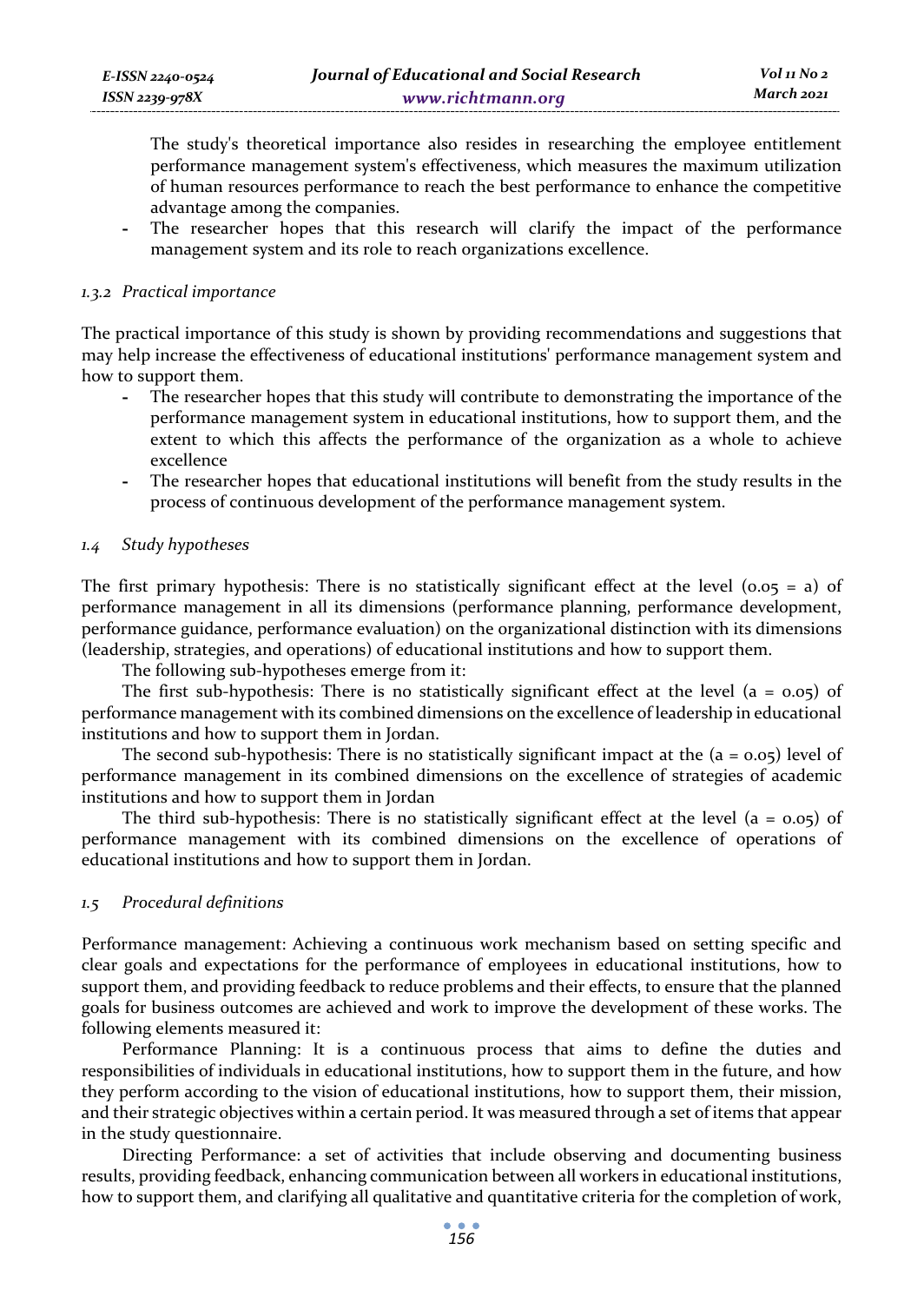which makes them able to implement the business plan efficiently. It will be measured through a set of items that appear in the study questionnaire.

Performance Appraisal: It is a set of activities and procedures that include measuring the performance of employees and knowing their weaknesses and strengths in the performance of the business and tracking the efficiency and effectiveness of the performance of the worlds in educational institutions and how to support them to make decisions related to the compensation system and incentives and to achieve benefits for both employees, managers and the organization as a whole.

It was measured through a set of items that appear in the study questionnaire.

Performance development:It is the process of raising employees' performance level in educational institutions and how to support them through the training provided by the organization to its workers, providing them with more skills and experience, and giving them opportunities for promotion based on the results of performance evaluation.

It was measured through a set of items that appear in the study questionnaire.

Organizational excellence: the organizational excellence of educational institutions and how to support them by providing high levels of performance through the interconnection between organizational leadership, strategies, adopted policies, and internal processes towards achieving efficiency and effectiveness in the overall performance of the organization.

It is an administrative and functional distinction that comes through investing in the untapped potential of the workers and the organization as a whole (Meyer, 2005, p31).

#### *1.6 Limits of the study*

*E-ISSN 2240-0524 ISSN 2239-978X*

Spatial Limits: The study will be limited to educational institutions and how to support them in the Kingdom.

Temporal limits: This study will begin in the second semester of 2019/2020.

Human Limits: This study will be limited to workers in educational institutions and how to support them.

Scientific limits: The scientific limits are the measurement of independent variables (performance planning, performance development, performance orientation, performance selection), and dependent (excellence leadership, the excellence of strategies, and excellence of operations)

#### **2. Methodology and Procedures**

Study methodology: To reach the goals of the study, the researcher adopted the descriptive and analytical method

Analyze and classify data to describe the phenomenon of the study and its community. The researcher also recorded observations of the study to present it in the form of tables and graphs. A questionnaire was also designed to collect data, analyze it using the SPSS program, and reach the study's results and recommendations.

Study population: educational institutions and how to support them in private schools, including a number of employees (100).

The Preview unit: It consists of all the principals, heads of departments, consultants in educational institutions, and how to support the private schools (70) individuals. The researcher did a comprehensive survey for all preview units' personnel.

The study tool: The researcher has adopted the design of a questionnaire that covers all dimensions of the independent and dependent study variables in a way that enables testing of the hypotheses of the study that were constructed, distributed, and formed according to the preview unit survey. To increase the reliability and credibility of the data collected, the researcher relied on the previous studies' measures to measure the study variables, whose reliability and credibility were proven. The researcher developed some expressions that were not mentioned in the previous studies and are necessary for measurement. They distributed the responses of the sample members on the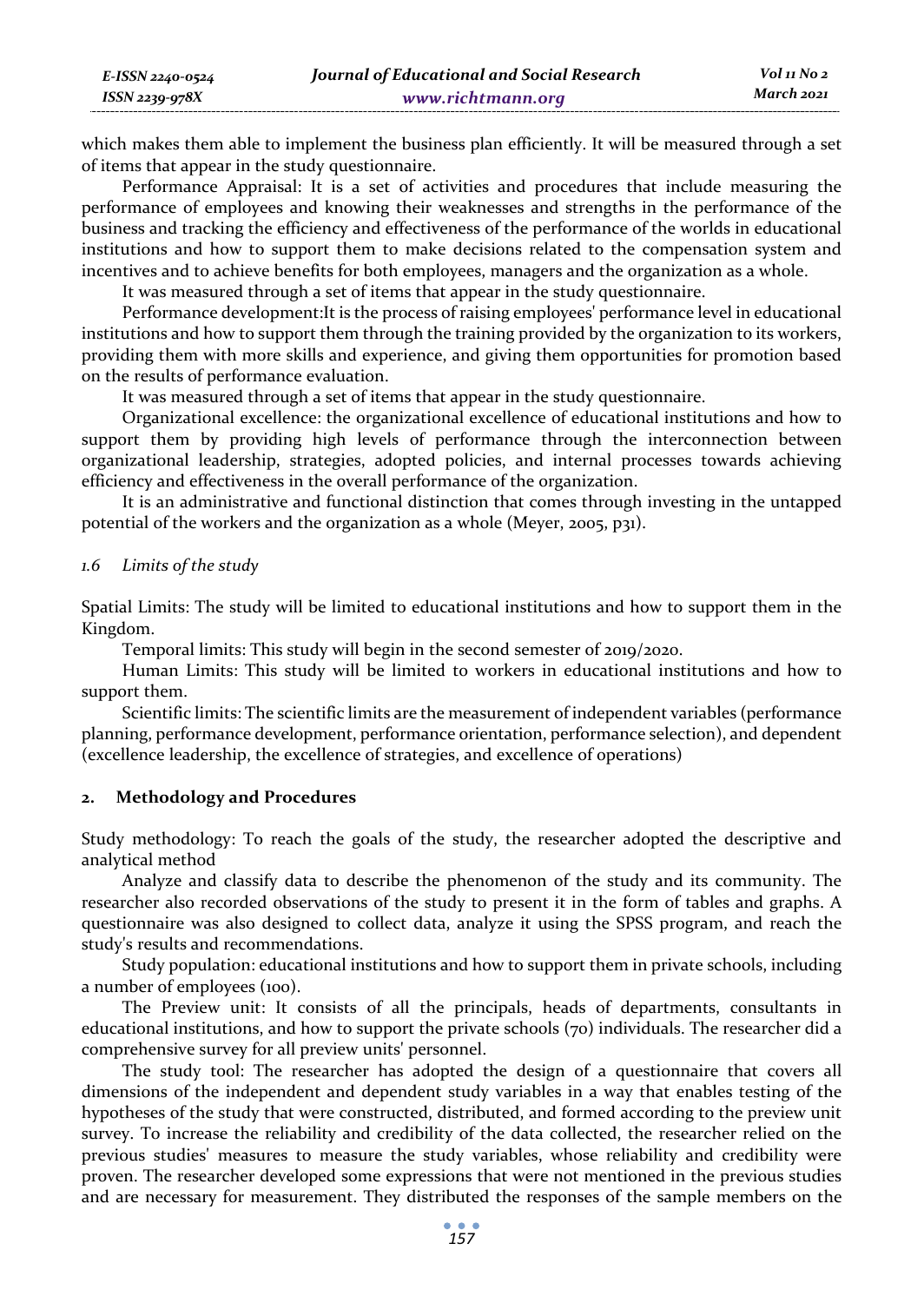questionnaire paragraphs according to the Likert five-point scale to represent approval of the paragraphs in the form: (Strongly agree five marks, agree four marks, neutral three marks, disagree two marks, strongly disagree with one mark).

#### *2.1 Reliability of the tool*

The Cranach Alpha's coefficient was adopted for internal consistency in order to ensure the validity of the questionnaire as a tool to collect data necessary for the current study. With regard to the limits adopted by this study when commenting on the arithmetic mean of the variables in the study model.

Data collection sources: The researcher collected and analyzed theoretical and practical study data, relying on two types of sources:

Secondary sources: These are data obtained from library sources and from the literary review of previous studies, concerned with the two subjects of work on employee performance management and organizational excellence, such as books and scientific resources, official statistics and reports, master's theses, and doctoral theses as well as periodicals and pamphlets published in journals. This is to lay the foundations for the scientific benchmarks and the theoretical framework of the study.

Primary sources: The researcher designed a scientifically controlled questionnaire to measure the extent of performance management's impact on organizational excellence. It covers the aspects addressed by the theoretical framework, the questions, and the hypotheses on which all the study was based.

Methods of data analysis: The questionnaire data were entered into the (SPSS) program to be processed according to the tests that achieve the purpose of the study, and specifically, the following methods will be used:

- 1. Measures of central tendency: the arithmetic means, frequencies, and percentages, to describe the study sample's opinions about the study variables and to determine the importance of the expressions contained in the questionnaire, as well as the standardized regression to show the extent of the dispersion of the answers from their arithmetic mean.
- 2. Multiple Regression: to test the effect of a group of independent variables on the dependent variable.
- 3. Simple Regression: to test the effect of each independent variable on the dependent variable.

### **3. The Theoretical Framework and Previous Studies**

Organizations face significant challenges due to globalization and economic and political changes that appear rapidly and suddenly, which made them research means and methods that enable them to keep pace with those changes and reach a more significant market share, relying in this on achieving competitive advantage (Basu and Mahboob, 2013).

The human element is one of the essential elements that organizations depend on in carrying out their activities and operations and achieving their goals within the contemporary environment characterized by complexity and intensity of competition; this is why organizations are looking for how to benefit from the human element and use it efficiently and effectively to reach the goals of the organization, increase productivity, achieve profits and make better use of the rest of the resources of production (Abu Sharkh, 2010)

The word performance is split from the verb performed in the Arabic language, which means delivering the thing to the thing or reaching it on its own, meaning that it performs what it owes (Ben Zakaria, p. 74) and administratively, it means that individuals carry out the duties and duties of the job entrusted to them according to the supposed work rate (Badri, 1992, P. 310).

The concept of performance management includes all activities that ensure the achievement of the organization's goals efficiently and effectively that focuses on the organizational performance of employees and on the main areas that would raise productivity (Homayounizadpanah & Baqerrkord,2012 ). Performance management is a systematic approach to the communication process between workers about what must be achieved related to productivity and performance (Marsor, 2011).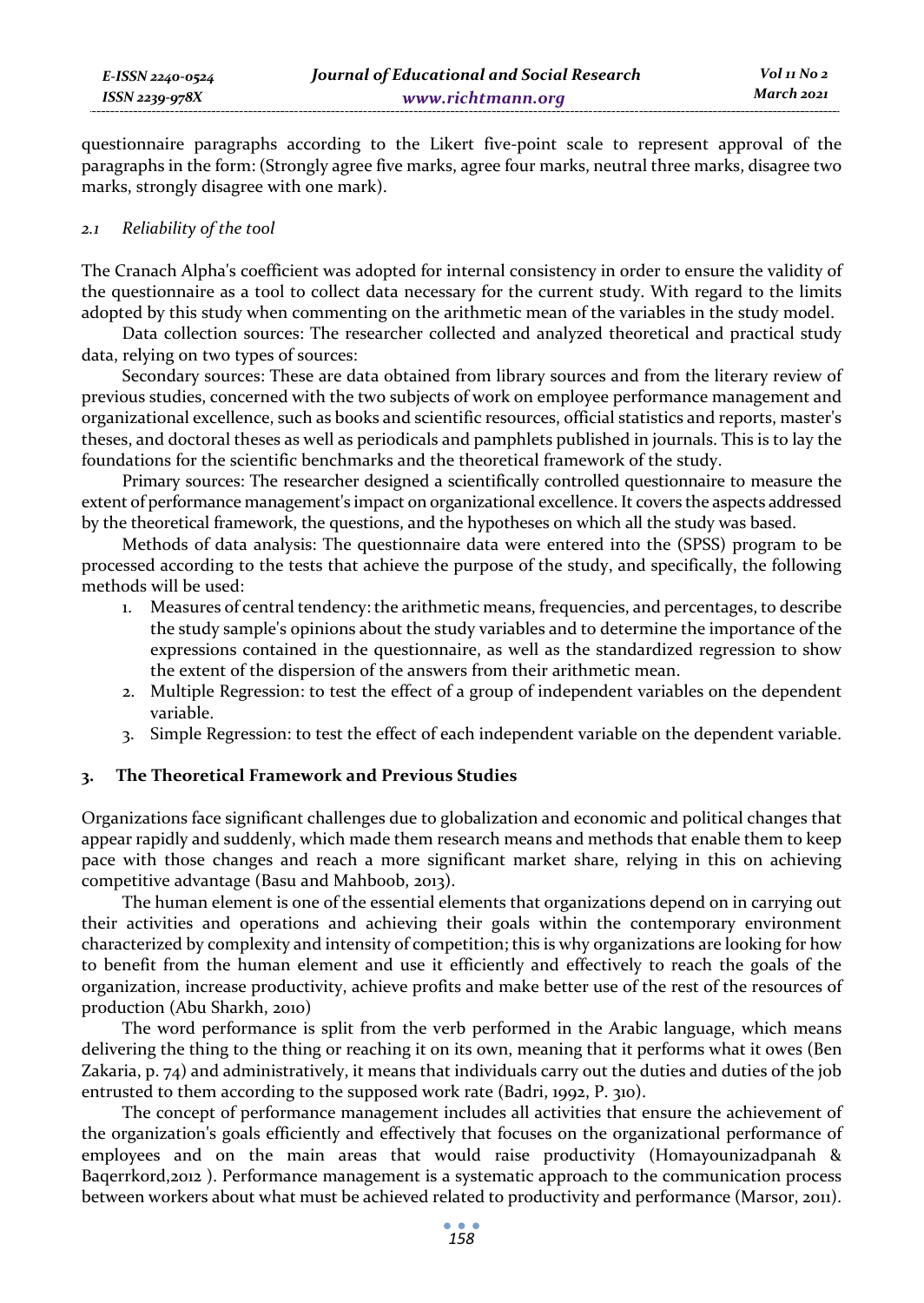| E-ISSN 2240-0524 | Journal of Educational and Social Research | Vol 11 No 2 |
|------------------|--------------------------------------------|-------------|
| ISSN 2239-978X   | www.richtmann.org                          | March 2021  |

Performance management has been recognized as a systematic process that contributes to the effective management of individuals and enveloping collaborative teams alike to achieve high levels of organizational performance through understanding and managing the organization and developing the performance of workers within the framework of the set guidelines and required performance standards (Baron & Armstrong, 2016). Performance management is also recognized as a continuous process of renewing, measuring, and developing organizations' performance by linking an individual's performance with the organization's goals and mission (Aguinis, 2013).

The researcher used based on the previous definitions and based on what the researchers stated that performance management is a continuous work mechanism based on setting specific goals and expectations for employees' performance and setting standards and measures for the performance of workers—ensuring that the required goals are achieved by using feedback.

Performance management characteristics: The performance process has many characteristics that the researcher summarized as follows: (Armstrong, 2016-4)

**-** Performance management is a planning-based process that includes the following primary elements:

Agreement, measurement, feedback, positive reinforcement, and dialogue. It is concerned with measuring performance results compared to expectations, which were previously identified as targets, and therefore it focuses on the goals, standards, and measures of performance.

**-** Performance management is a continuous and flexible process that provided a comfortable environment for work and make the employees feel that they were partners within the organization, which is also considered as a framework that defines how to work to achieve the best results, which depends on consensus and taking the views of all employees.

One of its most important characteristics is that it focuses on future planning rather than evaluating performance with impact retrograde, which is an evolutionary process that is improved over time and provides the development needs of workers. It is an integral part of the organization's compensation system.

Performance management objectives: The performance management goals are divided into the following (Aguinis - P15 2013):

Strategic goals. The first goal of the performance management process is to assist senior management in achieving Its strategic goals by linking organizational goals with individuals' goals and aligning with them.

- **-** Administrative objectives. It includes making decisions about salaries, incentives, and layoffs.
- **-** Communication objectives. Performance management has a vital role in communication between employees.
- **-** developmental objectives. The performance management provides feedback on business results and identifies weaknesses that may exist and helps develop appropriate training programs or show strengths emerge and reinforce them with development programs.
- **-** Corrective objectives. Performance management provides important information that the organization can benefit from in re-planning the workforce according to the environmental changes that may occur either inside or outside.
- **-** Documentation objectives. It is related to documenting all-important administrative decisions and documenting information that can be used later as specific data.

2- The performance management goals have been defined as follows (Farmer, 2014):

- **-** Provide employees with information on their performance.
- **-** Clarify and define the organization's expectations of its employees.
- **-** Determine the needs for development and improvement.
- **-** Collect information that is used as the basis for determining wages.
- **-** Collecting information that can be used to direct and instruct employees.
- **-** Collect information needed for promotions and upgrades.

Staff performance guidance: It is a collaborative process by which the manager and the employees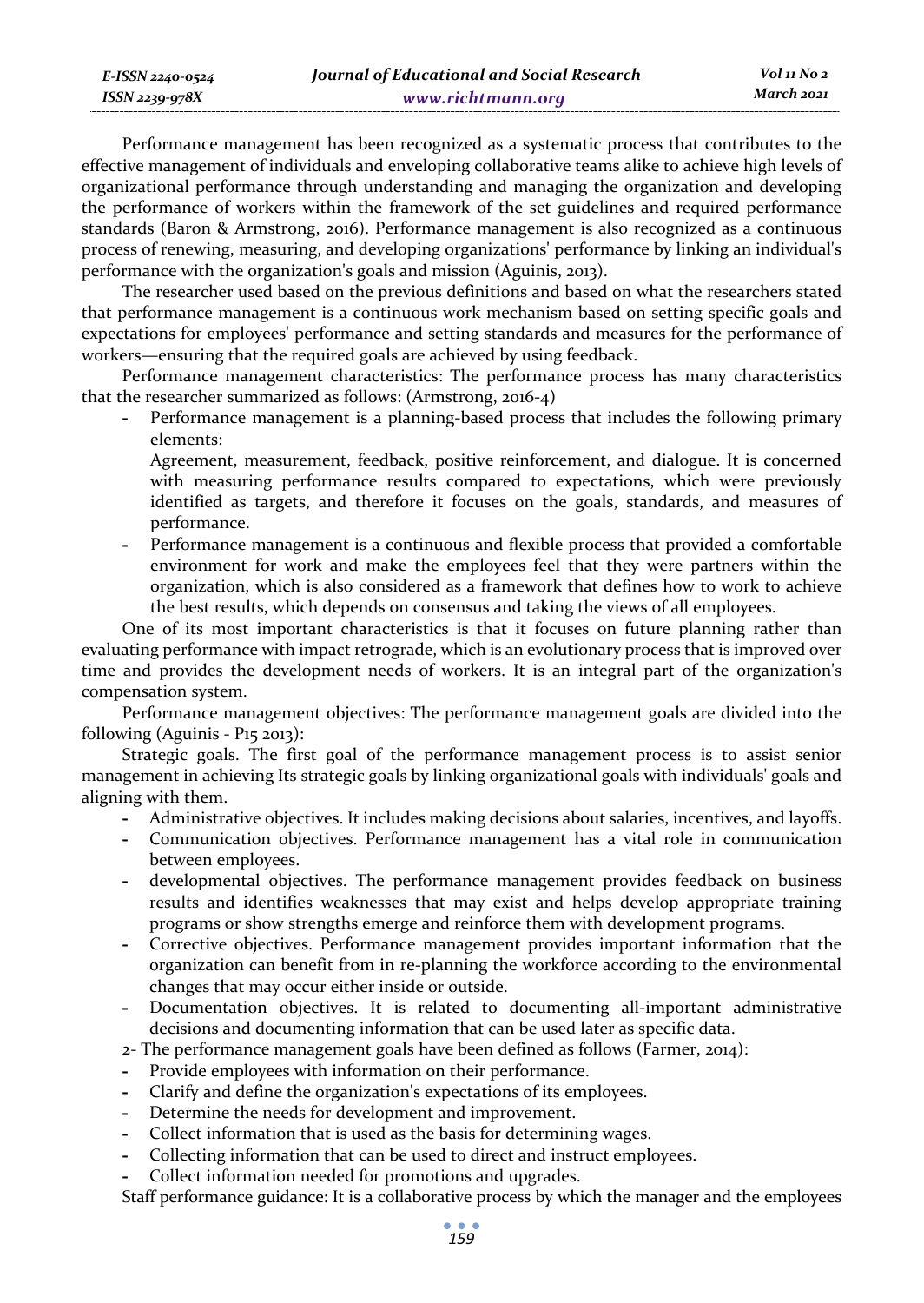*E-ISSN 2240-0524 ISSN 2239-978X*

set short and long-term goals in a manner related to the results that can be achieved or that may exceed continuously, and each side listens to the other about the matters, expectations of performance results, and they exchange questions and perspectives (OConnor,2012) There are many definitions of the concept of mentoring, Fiedler (2009) defined a directive as: "a person in a group who assumes tasks in the absence of a formal leader." Fiedler mentioned some definitions of some people, including (Cattell's) definition of a mentor as the person who brings about the effective change is the group achievement "(Fiedler, 2009), (Khader2012p42) defined the directive as the behavior that affects individuals and their actions and feelings to reach the goals required by the work. The directive can be defined as the executive administrative function that involves supervising the individuals, directing and guiding them on how to perform and complete the work, and achieve common goals between workers and the organization (Al-Ola 2016, p. 36). The researcher believes that direction is a communicative process from the heads and supervisors to the subordinates, based on motivation, mentoring, or human relations. A directive is considered the most important work in all managerial levels as it focuses on most workers in the organization and follows up the performance and its results consistently.

Characteristics of the mentoring process: The performance orientation process has several characteristics, the most important of which are (Khader, 2012p35):

- **-** Mission: For the organization to ensure that it will succeed in achieving the desired and specified goals, it must carry out the correct and appropriate guidance to the employees.
- **-** Continuous: It is characterized by continuity in every stage of work
- **-** Answer: The supervisors or business heads give subordinates orders, and the subordinates must respond to those orders.

Coordinated: The performance directing process's success depends on the coordination of efforts between the superiors and among the subordinates.

The importance of performance evaluation: evaluate performance has many benefits for the organization and for the individual, the most important of which are (Al-Hiti, 2013, p. 210):

- **-** Improving the career level through the development and training process, as it deals with the aspect related to the individual and the aspect related to the organization as a whole and provides important information on the performance results of the employees and thus determines the training or development programs necessary for the individual and the organization.
- **-** The evaluation process helps in identifying the skills of individuals and their potential capabilities so that the organization can benefit from this in the process of re-division of work and the distribution of roles and responsibilities.
- **-** Improving and developing the worker's performance and adopting this evaluation as an appropriate guideline for determining rewards, periodic bonuses, and incentives.
- **-** The performance assessment shares in identifying training needs.
- **-** Performance evaluations help to judge the correctives of selection, recruitment, and training policies

### *3.1 Concept of organizational excellence*

The word distinction in language refers to the verb distinguishing, and it is said to excel a thing, meaning that its merit seemed to be superior to it (Al-Wasit, p. 893). (Abu Bakr, 2008, p. 15) the summarized distinction is the organization's ability to offer goods or services that other organizations cannot imitate through the organization's many capabilities and resources, and in which the human element occupies the most important resource in achieving this. It is referred to as every action or activity for each person that promotes and strengthens achievement. Excellence is recognized within the organization and includes many of the work forces that make up the organization's structure (Mcgregor, 2010). The definition of organizational excellence stems from many books, studies, and research, and the following is an explanation of this concept. Organizational excellence was considered the superior performance of the organization, in which the organization achieves high levels of performance that distinguish it from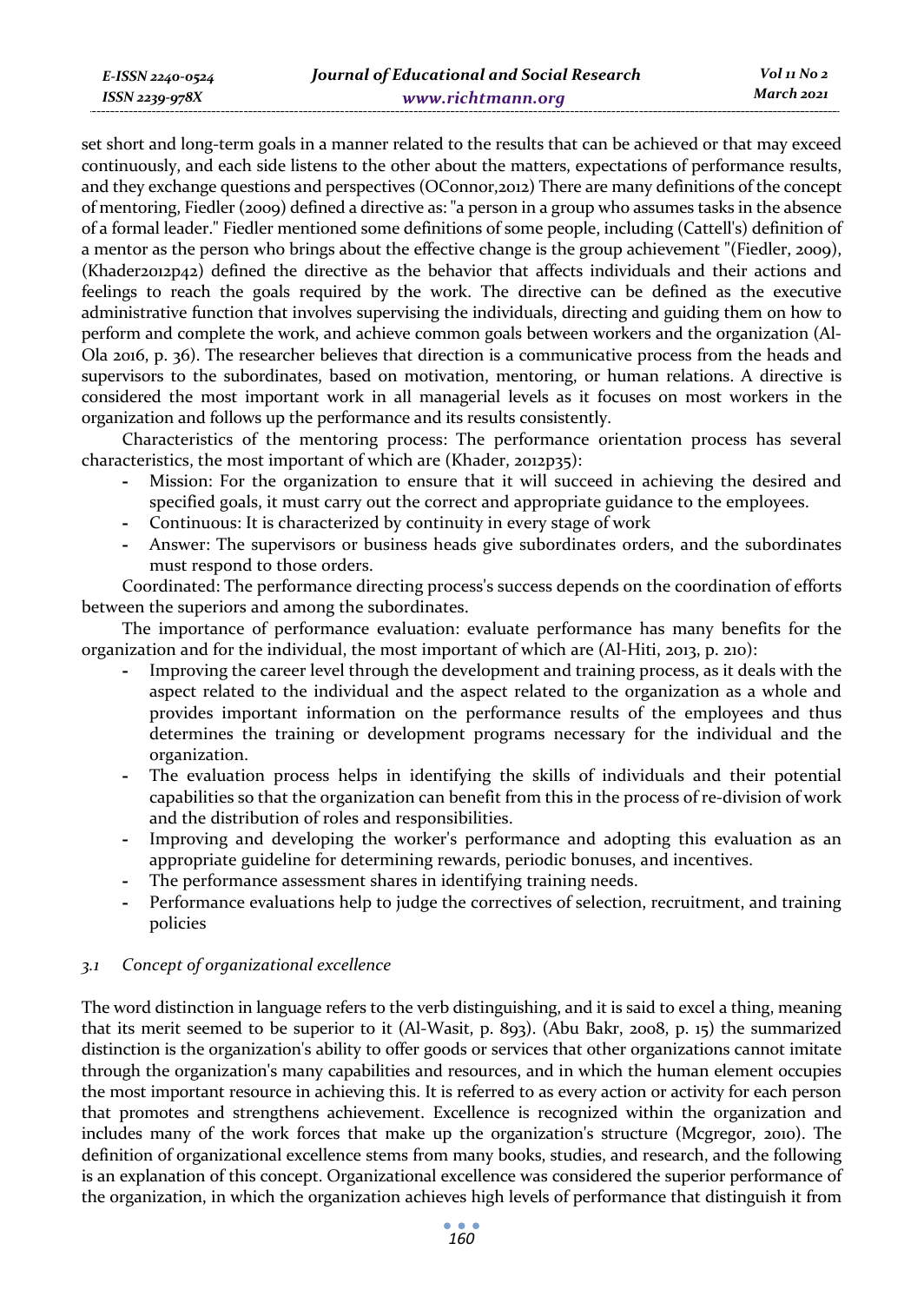*E-ISSN 2240-0524 ISSN 2239-978X*

the rest by caring for the individual and team spirit and benefiting from external incentives (Ibrahim, 2011, p.109). It also means that employees achieve management functions with less possible effort and less time and costs (Abu Al-Nasr, 2012, p. 72). The organizational distinction is an integrated concept that includes the exploitation of opportunities available within the framework of effective strategic planning and commitment to a common vision characterized by clarity of purpose and interest in performance (Zairi, p. 25, 2015). Organizational excellence is also presented as a process consisting of a set of practices that include self-evaluation of workers, harmonizing work between workers and managing the organization, identifying errors, and improving and developing work (Jawad and Khuraisha, 2008). Organizational excellence consists of two axes. The first axis is the organization's pursuit of excellence and the second axis is that all policies and decisions that result from the organization's management and the systems it adopts must be distinguished by excellence. The two axes must interact and intertwine to reach the organization for excellence and creativity (Al-Sulami 2011, p. 12). Quality provides distinguished organizations with several definitions, including the definition of the European Quality Model of Excellence, which clarifies that the distinguished organization can perform practices that work to achieve nine basic concepts: (Focus on workers, management through processes and facts, continuous learning, partnership, development, and public responsibility. Results from orientation, leadership, improvement, development, innovations, and inventions (EFQM guidelines 2013). The researcher believes that organizational excellence is the process of strengthening and developing the organization's management system and processes through a set of methods and means of its capabilities. Managing employee performance and effective utilization Excellence in all organization activities to obtain superior business results, create value for stakeholders, achieve their goals, and exceed expectations.

#### *3.2 Distinguish strategies*

It is the organization's desire to achieve excellence through its movement within an integrated and clear vision and to utilize all its resources efficiently and effectively by adopting strategic development plans (Kharsha and others, 2013: 144).

The distinction of strategies is defined as the degree to which the steps taken by the organization for interaction and complementarity are distinguished between the organization's vision and mission and linked to its strategic capabilities in facing environmental changes (Belkabir, 2016).

The excellence of strategies is also known as the organization's excellent implementation of its mission and vision by developing a strategy that focuses on stakeholders and transforming specific objectives and strategies into action plans as well as taking corrective actions in cases of deviations. It also works on effective communication between all members of the organization and at all levels, and to include them in developing and implementing action plans (Aldamen, 2006).

The researcher believes that distinguishing strategies is the ability of the organization and its keenness to implement its strategy based on the suitability between its goals and the goals of the stakeholders. It is also able to keep pace with sudden internal or external changes and has alternative plans to face those changes if they occur.

#### *3.3 Previous Studies*

Abu Hatab (2009) "Effectiveness of the performance evaluation system and its impact on employee performance": This study aimed to introduce the evaluation mechanism for the employees of the Patients Friends Charity Association in Gaza, to identify the problems facing the process of evaluating workers, and to try to find the scientific and practical solutions and mechanisms needed to develop a performance evaluation system, the study community included all workers who they work full time in the Medical Patient Friends Association and its branches amounting (121) individuals. The study concluded that the design of the performance evaluation system within the association was weak as a result of not being designed by a competent authority, and the results of the study showed that there is a positive relationship between the clarity of the methods of evaluation and understanding and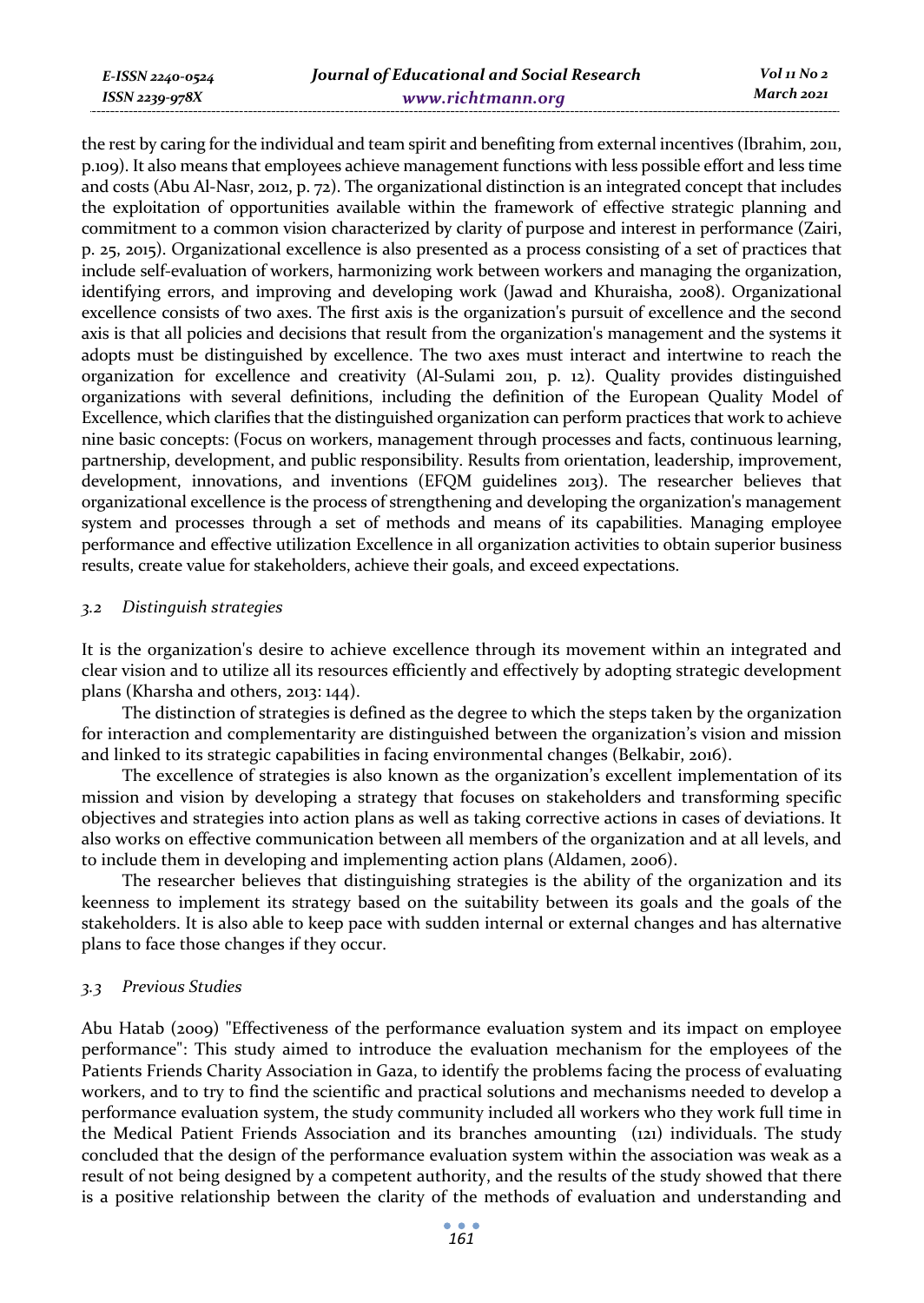| E-ISSN 2240-0524    | Journal of Educational and Social Research | Vol 11 No 2 |
|---------------------|--------------------------------------------|-------------|
| $ISSN$ 2239-97 $8X$ | www.richtmann.org                          | March 2021  |

between employees productivity competences. It also showed weakness in the training programs needed to improve employees' performance, and the results also showed a relationship between the effectiveness of the performance evaluation system and the job analysis component, methods, and standards used for evaluation.

The study identified the dependent variable in the effectiveness of the independent variable's performance evaluation system with the level, limit, and dimensions (the criteria used, job analysis, the professionalism of the evaluation system, the evaluation methods used, and feedback). The researcher benefits from this study in Managing employee performance and building the independent variable study model.

Al-Mobaideen (2013) The Effectiveness of the Institutional Performance Appraisal System and Its Impact on Organizational Excellence: An Empirical Study on the Social Security Corporation in Jordan" The study aimed to identify the effectiveness of the institutional performance evaluation system and its impact on organizational excellence of the Social Security Corporation in Jordan and to measure all the elements of the independent variable, which is the institutional performance evaluation system and its impact on organizational excellence. The study population included all employees of the Social Security Corporation (260) individuals. The study used the descriptive and analytical approach and identified the independent variable with its following dimensions (evaluation legislation, evaluation objectives, evaluation criteria, evaluators, and evaluation problems) and the dependent variable of organizational excellence.

### **4. Analyze and Discuss the Results of the Study**

This chapter includes the study results to identify the effect of managing organizational performance on completion of the educational institutions and how to support them in private schools. The results will be presented depending on the assumptions of the study.

#### *4.1 Characteristics of the study sample*

Table (1) shows the characteristics of the study sample related to personal factors.

**Table (1):** description of the characteristics of the study sample

| <b>Variables</b>                             | Category             | Repetition     | Percentage |
|----------------------------------------------|----------------------|----------------|------------|
| Gender                                       | Male                 | 45             | 73.8       |
|                                              | Female               | 16             | 26.2       |
|                                              | Total                | 61             | 100.0      |
| Age                                          | 30 years and less    | 24             | 39.3       |
|                                              | 30-less than 40      | 16             | 26.2       |
|                                              | 40 years             | $\mathbf{1}$   | 1.6        |
|                                              | Total                | 61             | 100.0      |
| Qualification                                | Academic             | 48             | 78.7       |
|                                              | M.A                  | 13             | 21.3       |
|                                              | PhD                  | $\mathbf{o}$   | $\Omega$   |
|                                              | Total                | 61             | 100.0      |
| Current Career Level within the organization | Senior management    | 13             | 21.3       |
|                                              | Middle management    | 44             | 72.1       |
|                                              | Minimum management   | $\overline{4}$ | 6.6        |
|                                              | Total                | 61             | 100.0      |
| Years of Experience                          | Less than 5 years    | 24             | 39.3       |
|                                              | 5-less than 10 years | 20             | 32.8       |
|                                              | 10 years and above   | 17             | 27.9       |
|                                              | Total                | 61             | 100.0      |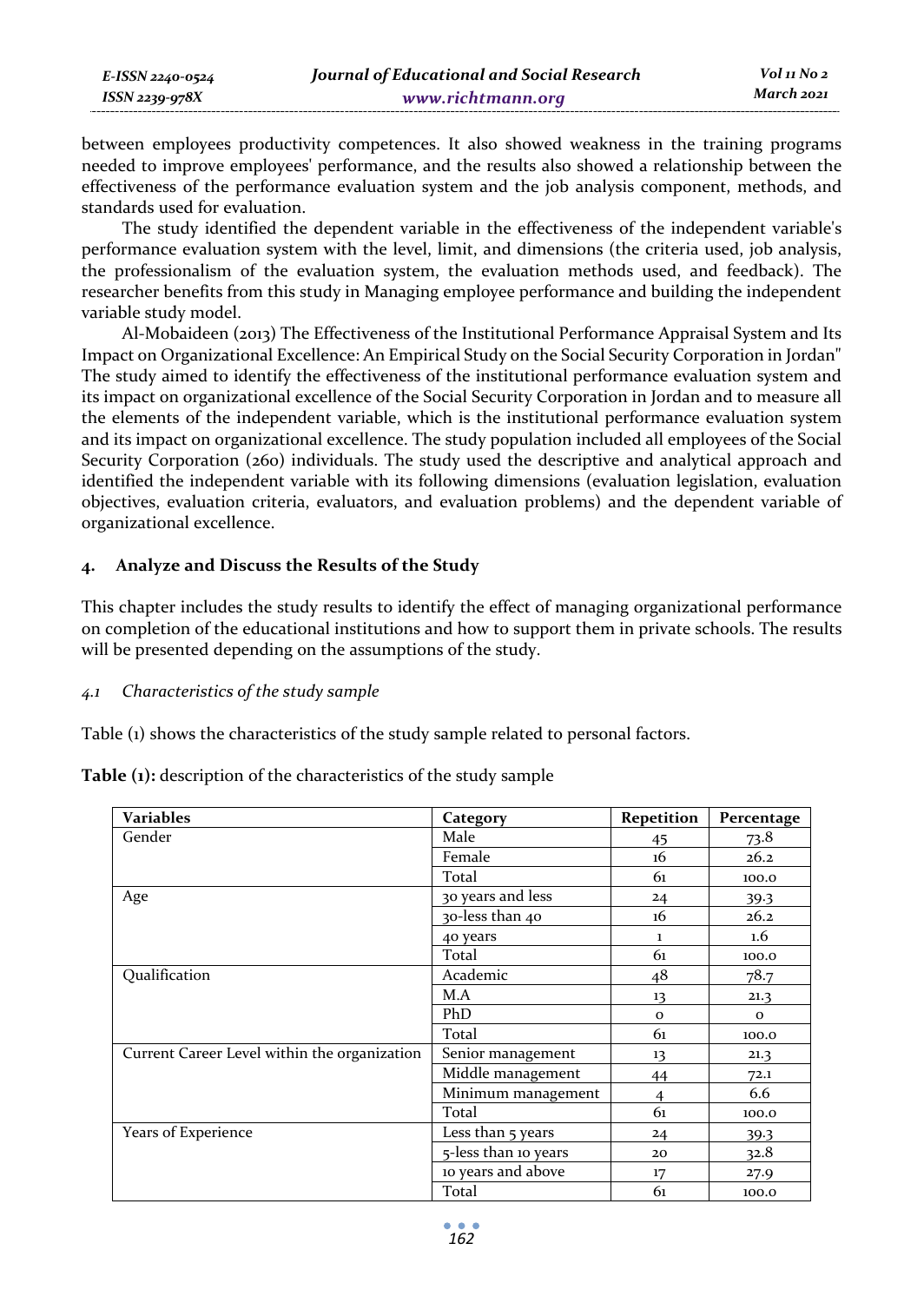It appears from Table (1) that:

- **-** for the variable of gender, we note that male workers are the most frequent, which reached (45) with a percentage of (73.8%), while females are the least recurring, which reached (16) with a percentage of  $(26%)$
- **-** concerning the age variable, we note that workers with (30 years or less) are the highest frequency  $(24)$  with a percentage of  $(3.39%)$  while those aged  $(40$  years and over) are the least frequent which counted (10) with a percentage of  $(1.6\%)$ .
- **-** Concerning the variable of academic qualification, we note that workers with a university degree are the most frequent, which reached  $(48)$  by a percentage  $(78.7%)$ , while those who obtained a master are the least frequent, which reached (13) by a percentage (21.3%).
- **-** Concerning the variable of the current job level of the organization, we note that workers who work in middle management are the highest frequency, which reached  $(44)$  with a percentage (72.1), while those who work within the level of lower management are the least frequent, which reached  $(4)$  with a percentage of  $(6.6\%)$ .
- **-** Concerning the variable years of experience in the institution, we note that work in educational institutions and how to support them in private schools whose experience ranges from (less than 5 years) are the highest frequency, which reached  $(24)$  percentage  $(39.3\%)$ , while those with experience 20 years or more are The least frequent, which reached  $(\tau)$ percentage (27.9%)
- *4.2 Description of study variables*

### *4.2.1 First: the independent variable (performance management)*

*4.2.1.1 Planning the performance of employees* 

**Table 2:** The arithmetic means, standard deviations, and the relative importance of the performance planning variable paragraphs, in descending order

|                |                         | Rank Ser. Paragraph                                                  | Arithmetic Standard |      | Relative             |
|----------------|-------------------------|----------------------------------------------------------------------|---------------------|------|----------------------|
|                |                         |                                                                      | mean                |      | deviation importance |
| 1              |                         | The organization is keen to set smart (specific, midwife) goals.     | 4.56                | 0.5  | HIGH                 |
|                |                         | Measurable, achievable, motivational, and specific                   |                     |      |                      |
|                |                         | With a specific time) for all its employees                          |                     |      |                      |
| $\mathbf{z}$   | $\mathbf{2}$            | The organization is keen to set detailed plans for managers to       | 4.33                | 0.63 | High                 |
|                |                         | execute according to the planned targets                             |                     |      |                      |
| 3              | 6                       | The organization is interested in taking into account the            | 4.2                 | 0.65 | High                 |
|                |                         | achievement of goals as soon as possible through performance plans   |                     |      |                      |
| $\overline{4}$ | $\overline{\mathbf{3}}$ | The organization is keen to provide feedback to workers during the   | 4.13                | 0.78 | High                 |
|                |                         | implementation of performance                                        |                     |      |                      |
| 5              | 5                       | The organization is keen to involve employees in the performance     | 4.1                 | 0.72 | High                 |
|                |                         | planning process                                                     |                     |      |                      |
| 6              | $\overline{4}$          | The organization takes into account the obstacles to achieving goals | 4.08                | 0.76 | High                 |
|                |                         | while developing operational plans                                   |                     |      |                      |
|                |                         | General rate                                                         | 4.23                | 0.52 | High                 |

It appears from Table (2) that the arithmetic averages of the paragraphs in the field "Performance Planning" ranged between (08.4-56.4) as if above paragraph No. (1) which states: "The organization is keen on setting smart goals (specific, measurable, and measurable). Motivation can be achieved and limited to a particular time (for all its workers, with an average of 56.4) and with a high degree, and this indicates the organization's keenness to set smart goals that help them understand how to reach the pledges easily and without difficulties. Which states: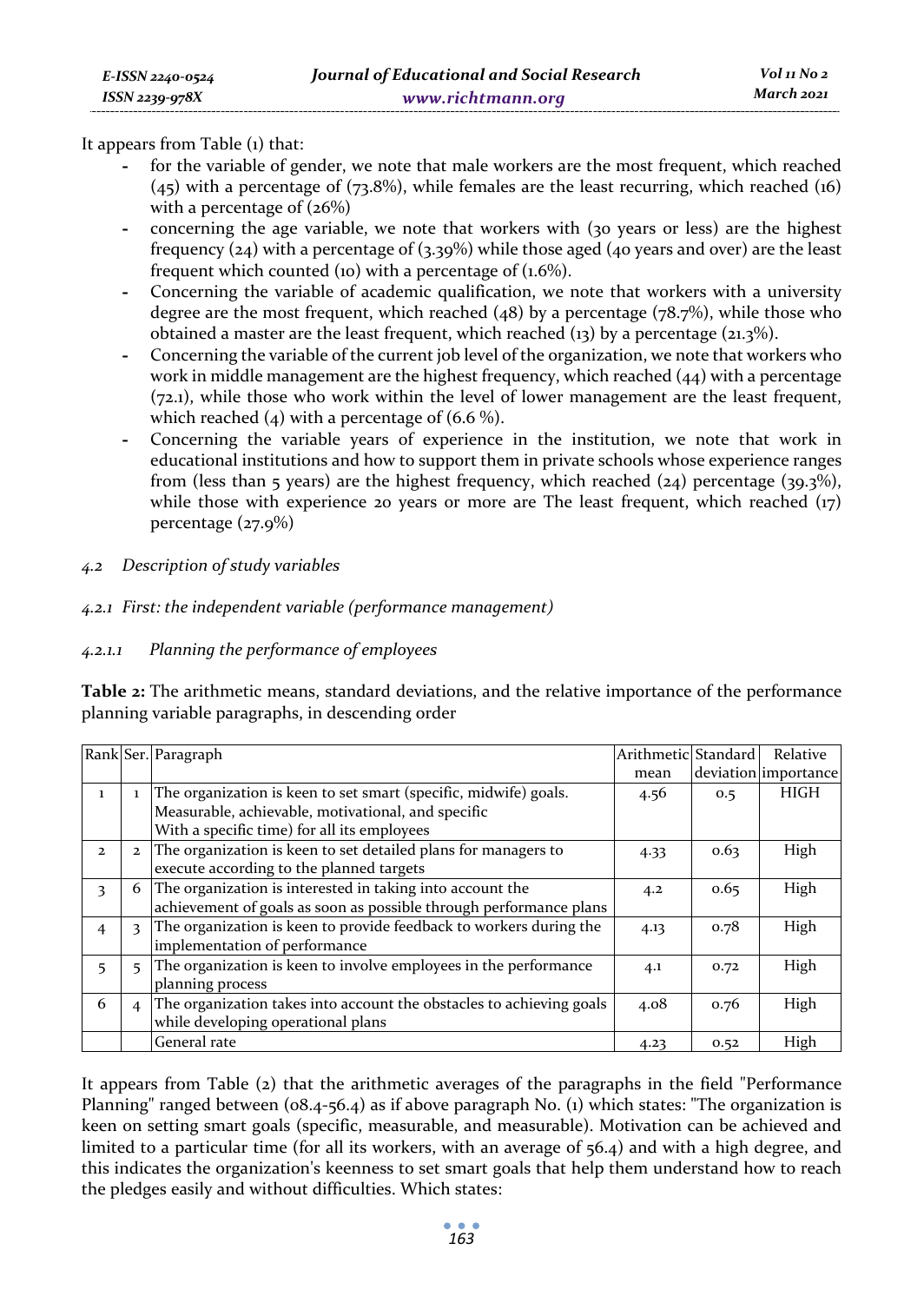| E-ISSN 2240-0524    | Journal of Educational and Social Research | Vol 11 No 2 |
|---------------------|--------------------------------------------|-------------|
| $ISSN$ 2239-97 $8X$ | www.richtmann.org                          | March 2021  |

The organization is keen to develop detailed plans for managers to implement them according to the planned goals, with an average of  $(33.4)$  and a high degree, and this is due to the organization's keenness to implement its drawn plans accurately. This was during the development of the executive plans with an average of (08.4) and a high degree, and the arithmetic average of the field as a whole (23.4) with a high degree. The manager carefully ensures its proper implementation, as it is keen on the feedback process to make the necessary adjustments in the plans.

### *4.2.1.2 Developing employees' performance*

**Table 3:** The arithmetic means, standard deviations, and the relative importance of the performance development variable items are ranked in descending order

|                |             | Rank Ser. Paragraph                                                    | Arithmetic Standard |      | Relative             |
|----------------|-------------|------------------------------------------------------------------------|---------------------|------|----------------------|
|                |             |                                                                        | mean                |      | deviation importance |
| 1              | 7           | The organization was keen to diagnose the current performance gap      | 4.3                 | 0.72 | High                 |
|                |             | using the analysis.                                                    |                     |      |                      |
| $\mathbf{z}$   | $\mathbf Q$ | The organization is keen to provide continuous training courses for    | 4.26                | 0.79 | High                 |
|                |             | workers                                                                |                     |      |                      |
| 3              | 12          | The organization is keen to enhance the professional competencies      | 4.21                | 0.78 | High                 |
|                |             | of its employees continuously                                          |                     |      |                      |
| $\overline{4}$ |             | 10 The organization is interested in amending the internal legislation | 4.2                 | 0.78 | High                 |
|                |             | in a manner consistent with developing the performance of              |                     |      |                      |
|                |             | employees                                                              |                     |      |                      |
| 5              | 8           | The organization is keen to educate employees about all regulations    | 4.1                 | 0.63 | High                 |
|                |             | related to the implementation of the performance                       |                     |      |                      |
| 6              |             | 11 The organization emphasizes activating effective communication      | 4.18                | 0.59 | High                 |
|                |             | between managers and subordinates in the organization                  |                     |      |                      |
|                |             | General rate                                                           | 4.18                | 0.65 | High                 |

Table (3) shows that the arithmetic averages of the paragraphs of the field "Performance Development" ranged between (4.30-4.18) as if the above paragraph (7) which states "The organization is keen to diagnose the current performance gap using the analysis" with an average of (4.30) This is due to the nature of the work of educational institutions and how to support them in schools that requires constant attention to the performance of the workers. Here is Paragraph No. (9), Which stipulates that the organization is keen to provide continuous training courses for employees with an average of (4.26), which indicates the awareness of educational institutions and how to support them of the need to give training courses for workers to enhance and develop performance and work to bridge the performance gap. In the last rank, Paragraph No. (11), which states: "The organization emphasizes activating effective communication between managers and subordinates in the organization," with an arithmetic average (4.18) and a high degree, and this indicates the interest of educational institutions and how to support them and their awareness of the importance of having communication channels between managers and subordinates. Arithmetic for the domain as a whole (4.22) and a high degree. These results indicate the desire of educational institutions and how to support them in making the best use of their employees through more experience, training, and developing job skills because of their positive impact on performance.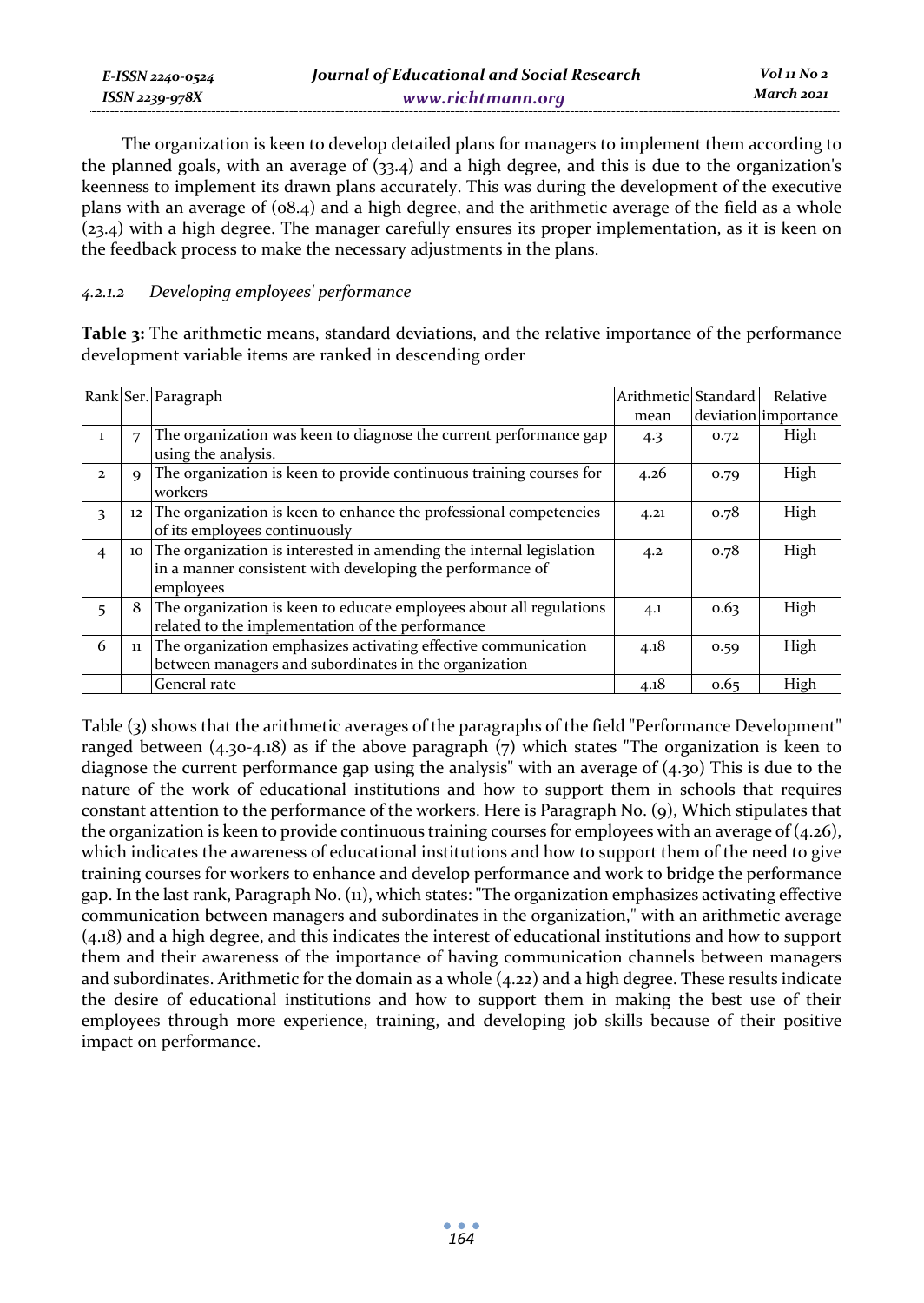### *4.2.1.3 Directing the performance of employees*

| <b>Table 4:</b> The arithmetic means, standard deviations, and the relative importance of the performance |  |
|-----------------------------------------------------------------------------------------------------------|--|
| directive variable paragraphs, arranged in descending order                                               |  |

|                |    | Rank Ser. Paragraph                                                    | Arithmetic Standard |      | Relative             |
|----------------|----|------------------------------------------------------------------------|---------------------|------|----------------------|
|                |    |                                                                        | mean                |      | deviation importance |
|                | 17 | The organization is keen to attract professional competencies.         | 4.36                | 0.61 | High                 |
| $\mathbf{2}$   |    | 14 The senior management is keen to follow the direction of            | 4.31                | 0.72 | High                 |
|                |    | performance in the organization continuously                           |                     |      |                      |
| 3              |    | 13 The organization is keen to activate open communication channels    | 4.2                 | 0.81 | High                 |
|                |    | between management and workers continuously                            |                     |      |                      |
| $\overline{4}$ |    | 16 The organization clarifies the criteria used to complete work       | 4.2                 | 0.68 | High                 |
|                |    | efficiently and for all employees                                      |                     |      |                      |
|                |    | 15 The organization provides staff with information continuously about | 4.18                | 0.74 | High                 |
|                |    | the methods of achieving the goals                                     |                     |      |                      |
| 6              |    | 18 The organization provides its employees with continuous feedback    | 4.18                | 0.74 | High                 |
|                |    | information in the process of directing performance                    |                     |      |                      |
|                |    | General rate                                                           | 4.32                | .55  | High                 |

Table (4) shows that the arithmetic averages for the paragraphs of the field "Performance Guidance" ranged between  $(4.36-4.18)$ , as if the highest paragraph No.  $(17)$ , which states that "the organization is keen to attract the appropriate professional competencies" with an arithmetic average (4.36) and a high degree, and this indicates the interest of educational institutions and how to support them in schools and their keenness to appoint the appropriate individuals for the nature of work, its requirements, and the suitability of academic qualifications with the nature of work.

In the last rank, Paragraph (18) states that "the organization provides employees with continuous feedback information in the process of directing the performance" with an arithmetic average (4.18) and a high degree, and this indicates the eagerness of educational institutions and how to support them to educate workers and benefit them from the actual performance review process. The average of the domain as a whole was (3.36), with a high degree.

### *4.2.1.4 Staff performance evaluation*

**Table 5:** The arithmetic means, standard deviations, and the negative importance of the performance evaluation variable paragraphs in descending order

|                |    | Rank Ser. Paragraph                                                                                                              | Arithmetic Standard |      | Relative             |
|----------------|----|----------------------------------------------------------------------------------------------------------------------------------|---------------------|------|----------------------|
|                |    |                                                                                                                                  | mean                |      | deviation importance |
| $\mathbf{1}$   |    | 20 The organization is keen to evaluate the performance of employees<br>periodically                                             | 4.44                | 0.7  | HIGH                 |
| $\mathbf{2}$   |    | 22 The organization is keen to provide moral incentives to workers<br>based on the evaluation results                            | 4.41                | 0.72 | High                 |
| 3              |    | 26 The organization is keen on the process of continuous improvement<br>of the performance evaluation system in the organization | 4.41                | 0.72 | High                 |
| $\overline{4}$ | 10 | The organization is keen to activate the performance evaluation<br>process based on clear and specific criteria                  | 4.38                | 0.71 | High                 |
| 5              |    | 23 The organization is keen to know the strengths of the performance<br>levels of its employees                                  | 4.3                 | 0.76 | High                 |
| 6              |    | 24 The organization is keen to know the weaknesses in the<br>performance levels of its employees                                 | 4.3                 | 0.78 | High                 |
| 7              | 21 | The organization is keen to provide financial incentives based on the<br>evaluation results                                      | 4.15                | 0.87 | High                 |
| 8              |    | 25 The organization is keen to carry out a continuous feedback process<br>for workers on their performance                       | 4.15                | 0.83 | High                 |
|                |    | General rate                                                                                                                     | 4.24                | .55  | High                 |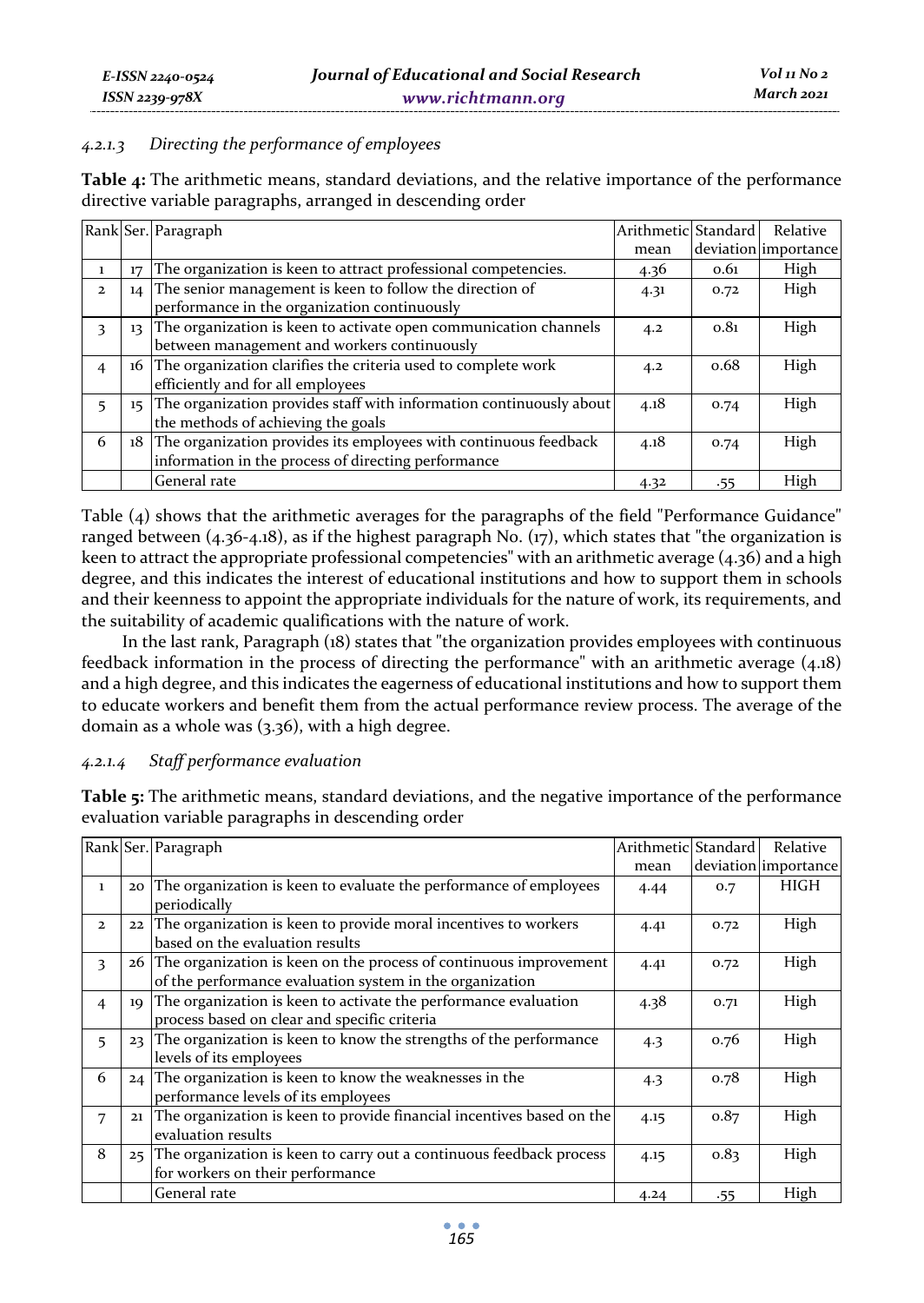Table (5) shows that the arithmetic averages of the paragraphs of the field "performance evaluation" ranged between  $(4.44-4.15)$ , the highest of which was paragraph  $(20)$ , which states that "the organization is keen to evaluate the performance of the two work periodically" with an arithmetic average (4.44) and with a high degree. This indicates that educational institutions and how to support them in schools are continuously measuring and reviewing performance levels. In the last rank, Paragraph No. (25), which states that "the organization is keen to carry out the process of feedback for workers on their performance continuously" with an average of (4.15) and a high degree, due to the keenness of educational institutions and how to support them in schools in monitoring and correcting performance to avoid problems and errors. The mean of the field as a whole was  $(4.24)$ , with a high degree. The results indicate the awareness of educational institutions and how they clearly support the performance appraisal process in measuring the level of achievement of the goals set for employees and the organization's goals.

### *4.2.2 Second: the dependent variable (organizational excellence)*

### *4.2.2.1 Driving distinction*

*E-ISSN 2240-0524 ISSN 2239-978X*

**Table 6:** The arithmetic means, standard deviations, and the relative importance of the paragraphs of a variable that characterize the leadership in descending order

|                |              | Rank Ser. Paragraph                                                                                                                                  | Arithmetic Standard |      | Relative             |
|----------------|--------------|------------------------------------------------------------------------------------------------------------------------------------------------------|---------------------|------|----------------------|
|                |              |                                                                                                                                                      | mean                |      | deviation importance |
| 1              |              | Leadership represents a good example to the subordinates in the<br>organization.                                                                     | 4.59                | 0.56 | High                 |
| $\mathbf{2}$   | 3            | The leadership ensures that the employees carry out the duties<br>entrusted to them entirely and with a high level of quality and<br>professionalism | 4.36                | 0.66 | High                 |
| 3              | 5            | Leadership promotes a culture of creativity in organizational<br>development                                                                         | 4.36                | O.Q  | High                 |
| $\overline{4}$ | 7            | Leadership is characterized by transparency and responsibility<br>towards the dealers in the organization                                            | 4.34                | 0.89 | High                 |
| 5              | $\mathbf{2}$ | The leadership is keen on continuous contact with the employees of<br>the organization                                                               | 4.28                | 0.73 | High                 |
| 6              | 6            | Leadership is transparent and holds accountable to the<br>organization's personnel                                                                   | 4.16                | 0.8  | High                 |
|                |              | The leadership is keen on having flexibility in work procedures                                                                                      | 4.15                | 0.73 | High                 |
|                |              | General rate                                                                                                                                         | 4.32                | .61  | High                 |

Table (6) shows that the arithmetic averages of the items in the field "Distinguishing Leadership" ranged between 4.59-4.15). The highest was in paragraph (1), which states that "Leadership represents a good example for subordinates in the organization" with an arithmetic average (4.59) and a high degree, and this indicates the educational institutions and how to support them in schools are concerned with the positive impact on the team by limiting them to motivation and giving at work. At the last rank item (4) which states that "the leadership is keen on having flexibility in work procedures" with an average of (4.15) and a high degree, as it was found that educational institutions and how to support them in schools reduce complications and energize work procedures. The mean of the domain as a whole was (4.32), with a high degree. The results indicate that educational institutions and how to support them in schools to provide an environment that encourages creativity and is keen to embody institutional values and to set an excellent example of integrity, to be flexible and to sharpen motivation to create a culture of empowerment, improvement, and accountability for all employees.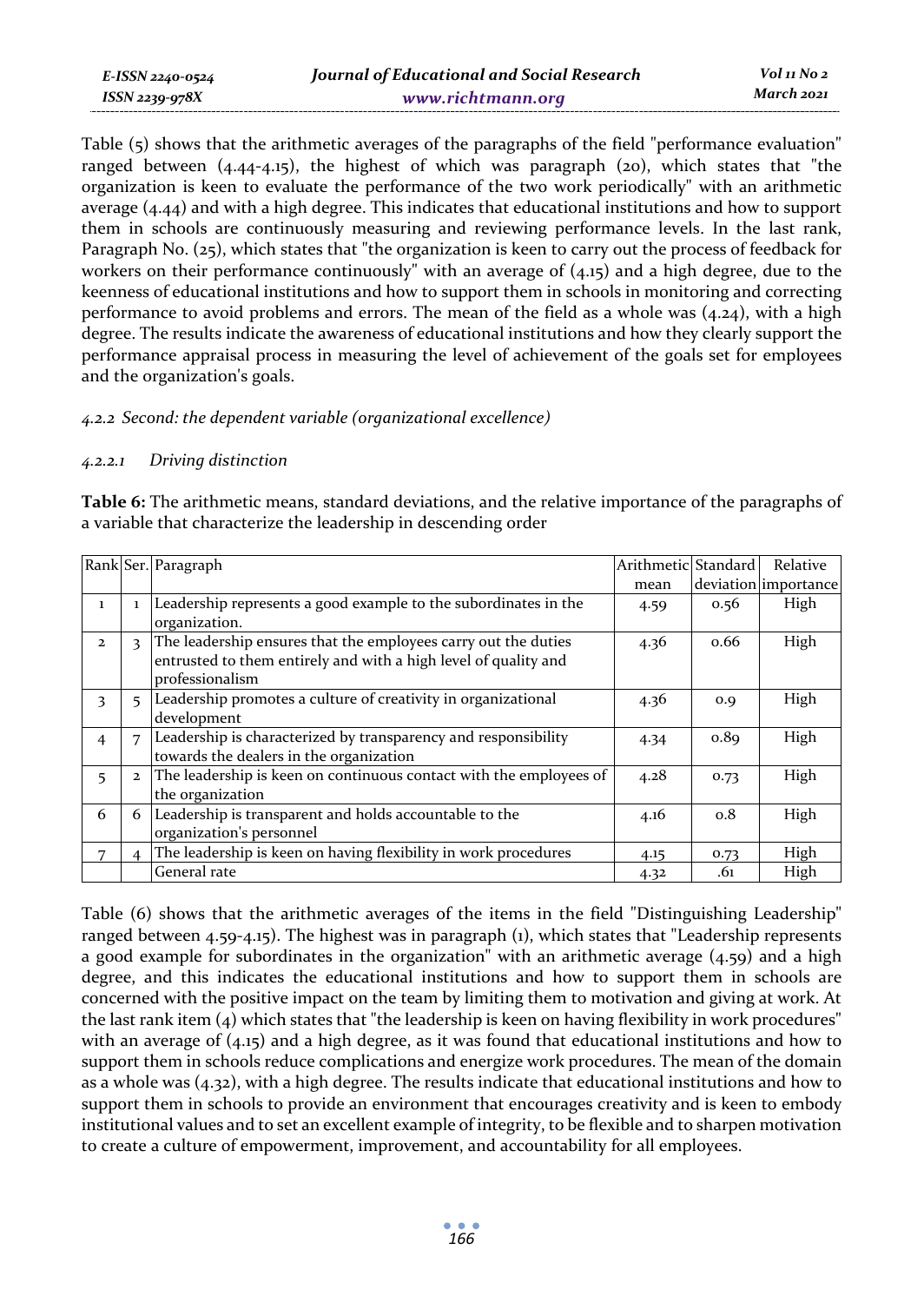#### *4.2.2.2 Distinguish strategies*

**Table 7:** The arithmetic means, standard deviations, and the relative importance of the variable paragraphs that characterize the strategy in descending order

|                |             | Rank Ser. Paragraph                                                                                                  | Arithmetic Standard |      | Relative             |
|----------------|-------------|----------------------------------------------------------------------------------------------------------------------|---------------------|------|----------------------|
|                |             |                                                                                                                      | mean                |      | deviation importance |
| $\mathbf{1}$   | 8           | The organization adopts its strategy in light of the needs of its<br>stakeholders.                                   | 4.25                | 0.87 | High                 |
| $\overline{2}$ |             | 14 The strategy takes into account scientific developments and is in<br>line with global standards                   | 4.23                | 0.8  | High                 |
| 3              |             | 15 The strategy takes into account practical developments and is in line<br>with global standards                    | 4.23                | 0.84 | High                 |
| $\overline{4}$ | $\mathbf Q$ | The organization is keen to inform employees of the necessary<br>procedures to implement strategies                  | 4.2                 | 0.83 | High                 |
| 5              |             | 10 The organization is keen to study the internal environment of the<br>organization before determining its strategy | 4.15                | 0.68 | High                 |
| 6              |             | 11 The strategy focuses on highlighting the progress the organization<br>has made in achieving its goals             | 4.13                | 0.74 | High                 |
| 7              | 12          | The strategy includes alternative plans to face the changes                                                          | 4.13                | 0.74 | High                 |
| 8              | 13          | The organization adopts its strategy in light of the needs of its<br>stakeholders                                    | 4.11                | 0.86 |                      |
|                |             | General rate                                                                                                         | 4.18                | .62  | High                 |

Table (7) shows that the arithmetic averages for the periods of the field "distinguishing strategies" ranged between (4.25-4.11), the highest was in paragraph (8), which states that the organization adopts its strategy in light of the needs of its stakeholders, with an arithmetic average of  $(4.25)$  and a high degree. This indicates that educational institutions and how to support them are keen to strive to add value for the benefit of those dealing with them and in the last rank paragraph (13) which states that "the strategy includes alternative plans to confront the variables" with an arithmetic average (4.11) and a high degree, and the arithmetic average for the field as a whole ( 4.18) and with a high degree.

### *4.2.2.3 Process Excellence*

**Table 8:** The arithmetic means, standard deviations, and the relative importance of the paragraphs of a variable that characterize the operations in descending order

|              |    | Rank Ser. Paragraph                                                      | Arithmetic Standard |      | Relative             |
|--------------|----|--------------------------------------------------------------------------|---------------------|------|----------------------|
|              |    |                                                                          | mean                |      | deviation importance |
|              |    | 16 Data on current performance are used for benchmarking.                | 4.23                | 0.74 | High                 |
| $\mathbf{2}$ | 17 | The organization identifies the vital processes necessary to meet the    | 4.1                 | 0.65 | High                 |
|              |    | needs of the employees continuously                                      |                     |      |                      |
| 3            |    | 21 The organization is concerned with the coordination between the       | 4.31                | 0.62 | High                 |
|              |    | various operations and procedures to work with                           |                     |      |                      |
| 4            |    | 18 The organization is keen on the availability of electronic devices in | 4.38                | 0.76 | High                 |
|              |    | the exercise of its operations                                           |                     |      |                      |
|              |    | 19 The organization is keen to know the opinions of the beneficiaries in | 4.26                | 0.68 | High                 |
|              |    | determining the methods of improving organizational performance          |                     |      |                      |
| 6            |    | 20 The organization conducts periodic surveys to determine the           | 4.21                | 0.84 | High                 |
|              |    | requirements of the customers and provide them                           |                     |      |                      |
|              |    | General rate                                                             | 4.25                | .52  | High                 |

It appears from Table (8) that the arithmetic averages of the paragraphs of the field "Characterizing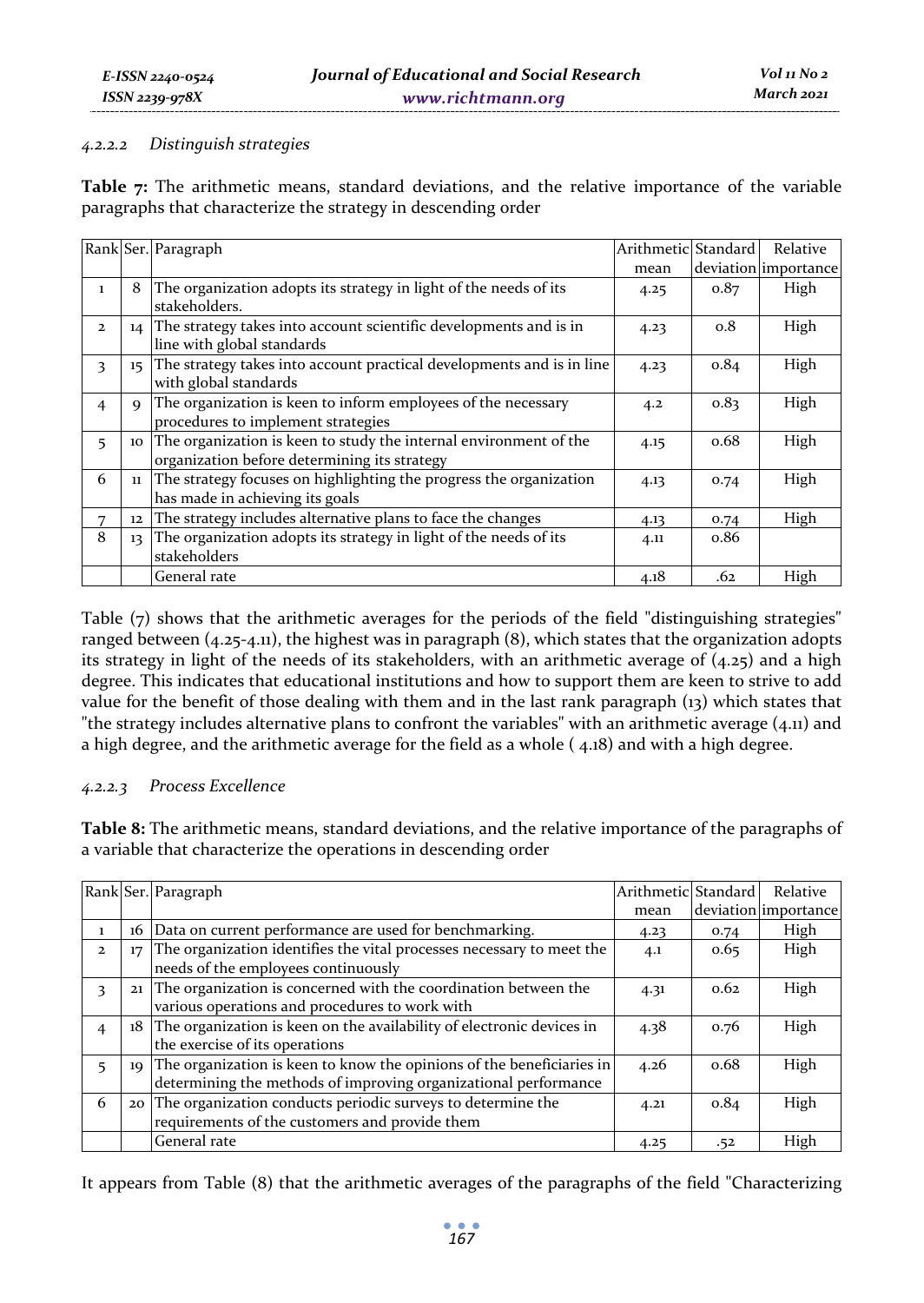Operations" ranged from (4.23-4.21). The highest was in Paragraph No. (16), which states that "data on current performance is used to make standard comparisons," with an arithmetic average (4.23) and a high degree; this indicates that educational institutions and how to support them are interested in comparing their performance with specific performance standards. In the last rank, Paragraph No. (20) which states, "The organization conducts periodic opinion polls to determine the requirements of the customers and provide them," with an arithmetic average  $(4.21)$  and a high degree, and this indicates the awareness of educational institutions and how to support them of the importance of building and developing a continuous dialogue with their clients. The mean of the field as a whole was (4.25), with a high degree. The results indicate that educational institutions and how to support them work on analyzing the impact of operations to understand current capabilities and then identify development opportunities to achieve strategic goals.

### *4.3 Main hypothesis HO1:*

This hypothesis states, "There is a statistically significant impact at the level  $(a = 0.05)$  of performance management with its dimensions (performance planning, performance development, performance guidance, performance evaluation) on the organizational distinction of its dimensions (leadership, strategies, and processes) of educational institutions and how to support them.

The Multiple Regression test was used to know the effect of performance management in its dimensions (performance planning, performance development, performance direction, performance evaluation) on organizational excellence with its dimensions (leadership excellence, strategies distinction, and process excellence) in educational institutions and how to support them, results as follows:

**Table 9:** Analysis of the results of variance

| Model                             | Sum of squares            | Df       | Mean Square   |        | Sig  |
|-----------------------------------|---------------------------|----------|---------------|--------|------|
| 1 Regression<br>Residual<br>Total | 13.545<br>3.754<br>17.299 | 56<br>60 | 3.386<br>.067 | 50.515 | .000 |

**Table 10:** Multiple regression analysis to know performance management with its dimensions (performance planning, performance guidance, performance evaluation, performance development) on organizational excellence with its dimensions (leadership distinction, strategy distinction, and process distinction) of educational institutions and how to support them

| Independent variable    | link | coefficient of<br>determination |        | Significance   Regression  <br>level Sig. F | coefficient |        | Significance Fixed<br>level Sig. * T | limit |
|-------------------------|------|---------------------------------|--------|---------------------------------------------|-------------|--------|--------------------------------------|-------|
| Performance planning    |      |                                 |        |                                             | .234        | 2.487  | .016                                 |       |
| Performance development |      |                                 |        |                                             | .278        | 2.081  | .042                                 |       |
| Performance directing   | .885 | .783                            | 50.515 | .000                                        | $-474$      | 4.270  | .000                                 | .031  |
| Performance evaluation  |      |                                 |        |                                             | .021        | $-180$ | .858                                 |       |

Tables (9) and (10) illustrate the impact of performance management in its dimensions (performance planning, performance development, performance guidance, performance evaluation) on organizational excellence with its dimensions (leadership distinction, strategy distinction, process excellence) on educational institutions and how to support them. As the results of the statistical analysis showed the existence of a statistically significant effect of performance management in its dimensions (performance planning, performance development, performance guidance, performance evaluation) on organizational excellence in its dimensions (leadership distinction, strategies distinction, process excellence) on educational institutions and how to support them, as the coefficient of correlation reached R (0.885) at the level of significance (α≤05.0). As for the parameter of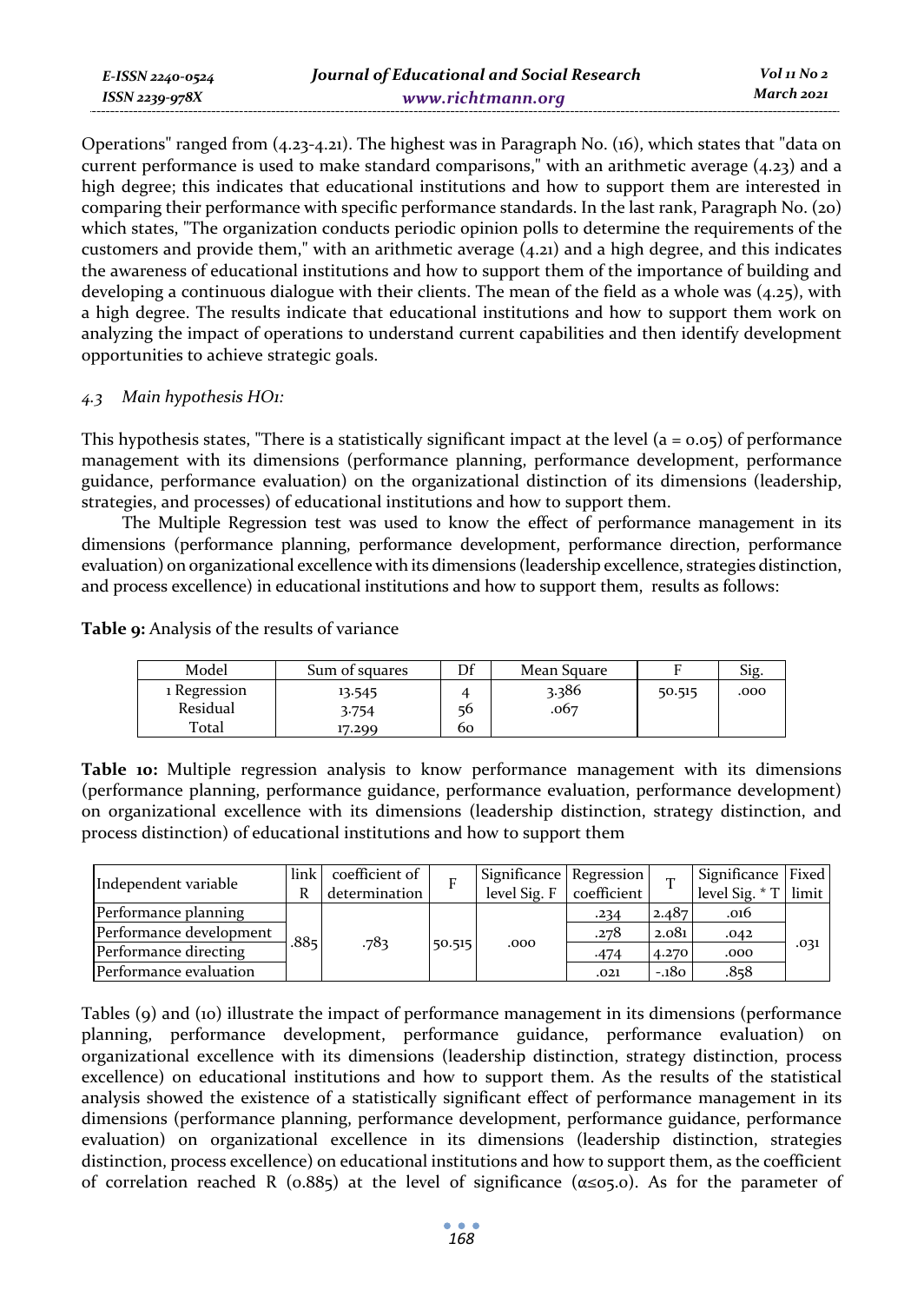| E-ISSN 2240-0524 | Jourr |
|------------------|-------|
| ISSN 2239-978X   |       |

determination, it reached (0.783), meaning that performance management with its dimensions (performance planning, performance guidance, performance evaluation, performance development) explains 78.3% of the variables in Organizational excellence with its dimensions (leadership distinction, strategies distinction, and process excellence) of educational institutions and how to support them. The value of F (50.515) is a function of the level of significance ( $\alpha \le 0.5$ .0)for performance management in its dimensions (performance planning, performance guidance, performance evaluation, performance development) On organizational excellence with its dimensions (leadership distinction, strategy distinction, and process excellence) of educational institutions and how to support them. It is shown in Table (10) that after directing performance on organizational excellence was the highest impact, as the regression coefficient reached Beta (0.474), followed by an effect after developing performance on excellence, a Regression coefficient reached Beta (0.278). The effect of performance planning on organizational excellence and the regression coefficient reached Beta (0.234) and came in the last place after evaluating performance, as the regression coefficient reached (0.021). As the value of t.Sig was (0.000), which is less than (α≤05.0), and the dimension of performance planning on organizational excellence has a statistically significant effect, as t. Sig reached (0.016), which is less than  $(\alpha \le 0.5)$ . The results did not show that the performance evaluation dimension on organizational excellence, a statistically significant effect, as the value of t. Sig (0.858) is higher than the level of significance ( $\alpha \leq 0.5$ . The previous results show that improving and enhancing performance will positively impact the organization's excellence as it indicates the focus and support of educational institutions on the process of directing performance And follow-up and keenness to enhance and develop the performance of employees.

And the formula for the previous results becomes as follows:

Organizational Excellence = 031.0 (+ 234.0 x Performance Planning) (+) 278.0 x Performance Development  $(+)$  474.0 x Performance Orientation + (021.0  $\times$  - performance evaluation).

The first sub-hypothesis: There is no statistically significant effect at the level of  $(\alpha = 0.5)$  for performance management in its combined dimensions on Leadership excellence in the educational institutions and how to support them in Jordan.

The multiple regression test was used to know the impact of whether there is an effect of performance management with all combined dimensions on leadership excellence in educational institutions and how to support them in Jordan.

**Table 11:** Analysis of variance results

| Model                    | Sum of Suares   | Df       | Mean Square |        | Sg.  |
|--------------------------|-----------------|----------|-------------|--------|------|
| 1 Regression<br>Residual | 14.973          |          | 3.743       | 29.545 | .000 |
| Total                    | 7.095<br>22.068 | 56<br>60 | .127        |        |      |

**Table 12:** Multiple regression analysis to find out whether there is an effect of performance management in its combined dimensions on the excellence of leadership in educational institutions and how to support it in Jordan

| Independent variable    | link<br>R | coefficient of<br>determination |        | Significance Regression<br>level Sig. F | coefficient | m     | Significance Fixed<br>level Sig. $*$ T | limit |
|-------------------------|-----------|---------------------------------|--------|-----------------------------------------|-------------|-------|----------------------------------------|-------|
| Performance planning    |           |                                 |        |                                         | .125        | 1.089 | .281                                   |       |
| Performance development | .824      | .678                            |        |                                         | .320        | 1.971 | .054                                   |       |
| Performance directing   |           |                                 | 29.545 | .000                                    | .419        | 3.106 | .002                                   | .113  |
| Performance evaluation  |           |                                 |        |                                         | .032        | .225  | .823                                   |       |

Table (12) shows performance management's effect in its dimensions (performance planning, performance development, performance guidance, performance evaluation) on the excellence of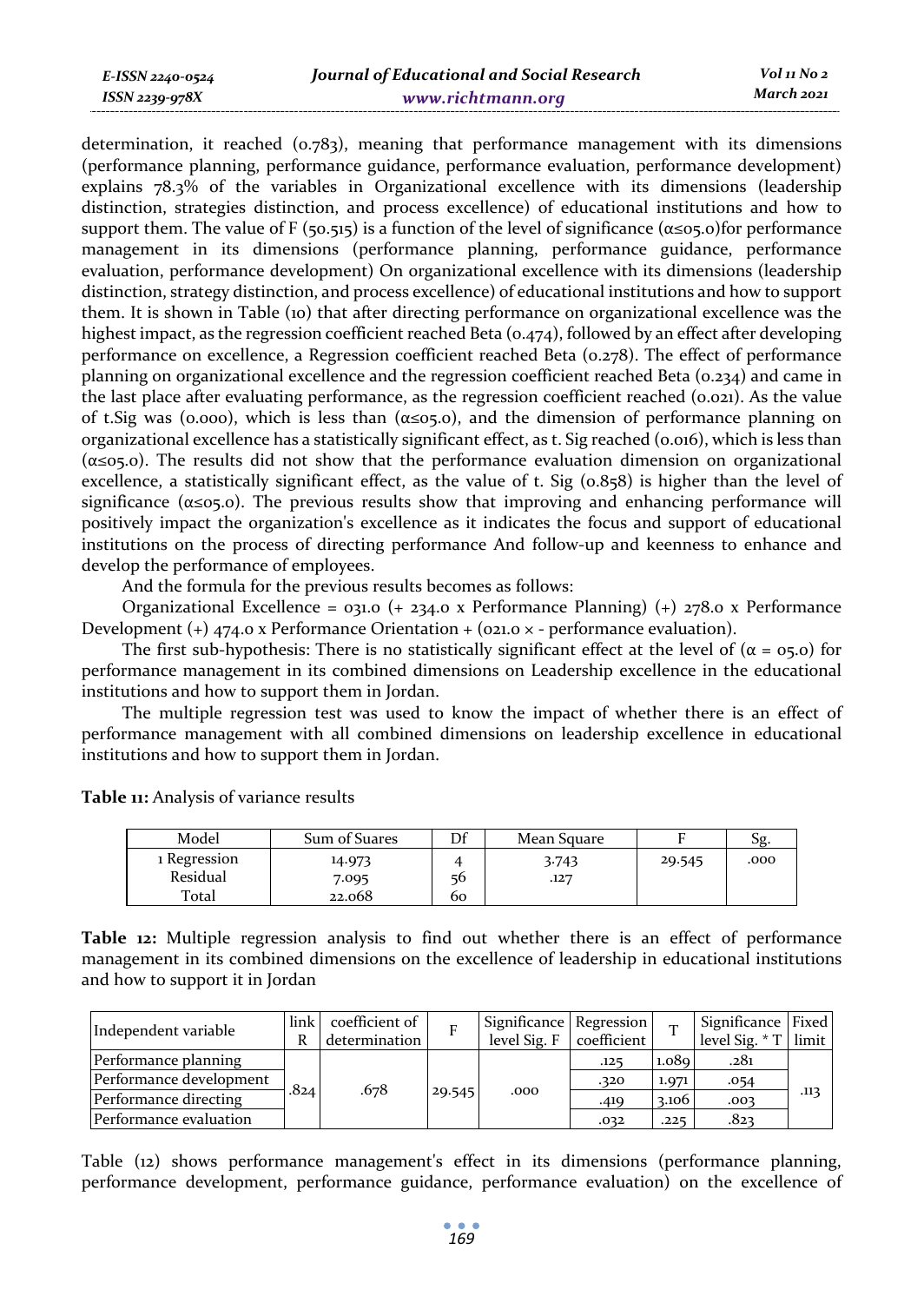leadership in educational institutions and how to support it in Jordan. As the results of the statistical analysis showed the existence of a statistically significant effect of performance management with its dimensions (performance planning, performance guidance, performance evaluation, performance development) on the excellence of leadership in educational institutions and how to support them in Jordan, where the correlation coefficient R reached ( $0.824$ ) at the level of significance ( $\alpha \le 0.805$ ) As for the determination coefficient R, it reached (0.678), meaning that performance management with its dimensions (performance planning, performance guidance, performance evaluation, performance development) explains 67.8% of the changes in the leadership distinction of educational institutions and how to support them in Jordan as they reached The value of F (29.545) is a function of the level of significance ( $\alpha \le 0$ , and this confirms the validity of the rejection of the null hypothesis, which states: "There is no statistically significant effect at the level  $(a = 0.05)$  of performance management with its dimensions (performance planning, performance guidance, performance evaluation, Performance Development) on the excellence of leadership in educational institutions and how to support them in Jordan.

It was found from Table (12) that after directing performance on leadership, excellence was the highest, as the regression coefficient reached Beta (0.419), followed by an effect after performance development on leadership excellence and the coefficient of performance reached (0.320). Then the effect of performance planning on leadership excellence, where The regression coefficient reached Beta (0125) and the least influential is after the performance evaluation, where the regression coefficient reached (0.032), which is less than ( $a = 0.05$ ). The dimension of performance development on leadership distinction has a statistically significant effect, as the value of t. Sig (0.054) at the level of significance ( $a = 0.05$ ) and The performance planning for leadership excellence was far from a statistically significant effect, as it reached t.Sig (0.281). The results also did not show that the performance evaluation dimension on leadership excellence had a statistically significant effect, as the value of t. Sig reached (0.823). This indicates that educational institutions and how to support them in Jordan are limited to following up on directing performance and activating communication channels between management and workers, promoting the culture of creativity in institutional development.

The second sub-hypothesis: There is no statistically significant impact at the level  $(a = 0.05)$  of performance management with combined dimensions on the excellence of strategies of educational institutions and how to support them in Jordan

The multiple regression test was used to find out whether there is an effect of performance management in its combined dimensions on the differentiation of strategies of educational institutions and how to support them in Jordan,

| Model                    | Sum of Squares  | Df | Mean Square   |        | Эg.  |
|--------------------------|-----------------|----|---------------|--------|------|
| 1 Regression<br>Residual | 15.755<br>7.072 | 56 | 3.939<br>.126 | 31.191 | .000 |
| Total                    | 22.827          | 60 |               |        |      |

**Table 13:** Analysis of variance results

**Table 14:** Multiple Regression Analysis to find out whether there is an impact of performance management in its combined dimensions on the excellence of strategies of educational institutions and how to support them in Jordan

| Independent variable    |      | link coefficient of |        | Significance Regression  |      |       | Significance Fixed   |        |
|-------------------------|------|---------------------|--------|--------------------------|------|-------|----------------------|--------|
|                         | R    | determination       |        | level Sig. F coefficient |      |       | level Sig. * T limit |        |
| Performance planning    |      |                     | 31.191 | .000                     | .236 | 2.099 | .040                 |        |
| Performance development | .831 | .690                |        |                          | .226 | 1.416 | .162                 |        |
| Performance directing   |      |                     |        |                          | .407 | 3.072 | .003                 | $-394$ |
| Performance evaluation  |      |                     |        |                          | .046 | .329  | .743                 |        |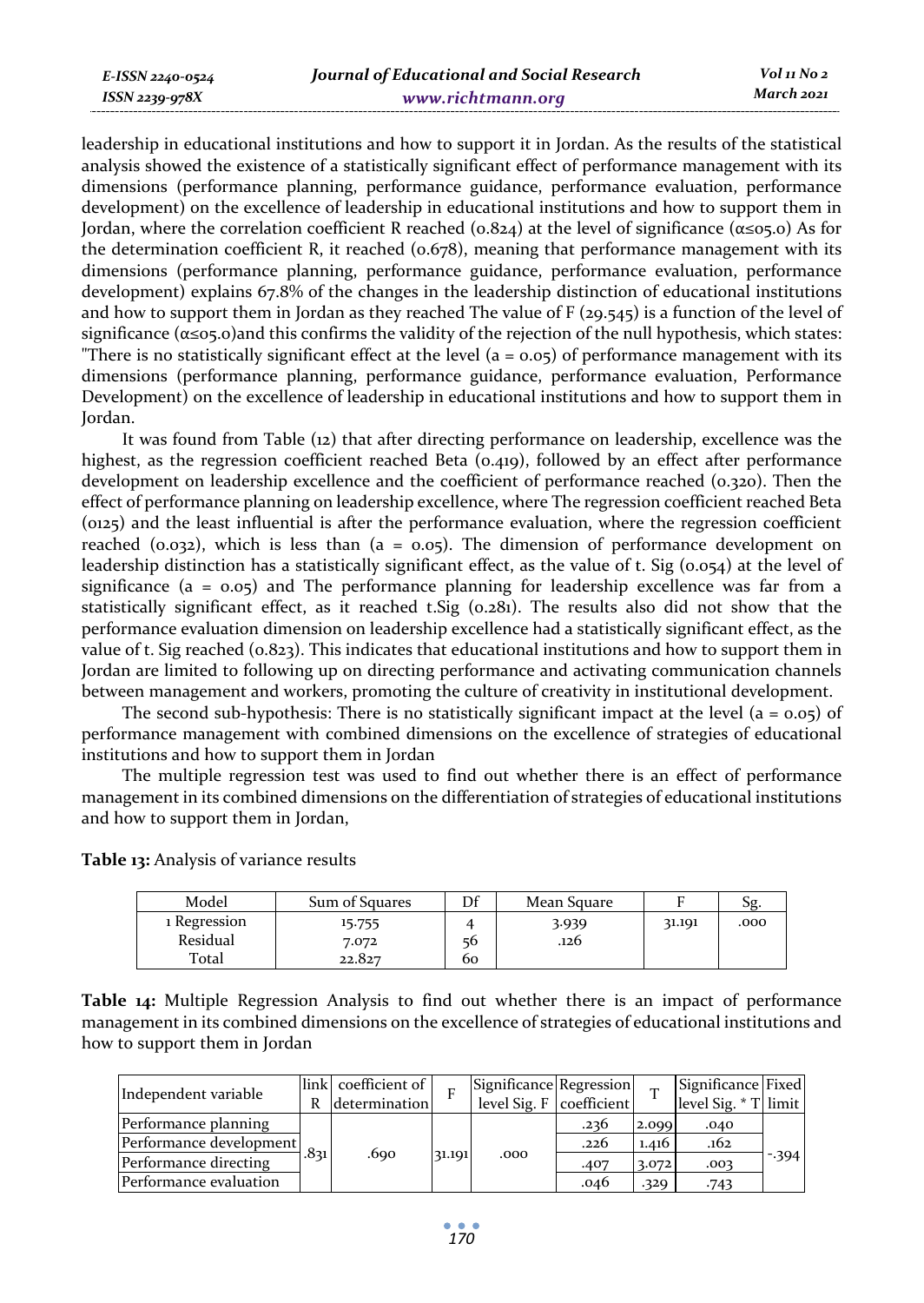Table (14) shows the effect of performance management in its dimensions (performance planning, performance guidance, performance evaluation, performance development) on the excellence of educational institutions' strategies and how to support them in Jordan. The statistical analysis results showed the existence of a statistically significant effect of performance management in its dimensions (performance planning, performance guidance, performance evaluation, performance development) on the distinction of strategies of educational institutions and how to support them in Jordan. The correlation coefficient R ( $0.831$ ) at the level of significance ( $\alpha \le 0.05$ ). As for the determination factor R2, it reached (0.69), meaning that performance management with its dimensions (performance planning, performance guidance, performance evaluation, performance development) explains 69% of the changes in the differentiation of strategies of educational institutions and how to support them in Jordan. 31.191) and it is a function at the level of significance (α≤0.05), and this confirms the validity of rejecting the null hypothesis, which states: "There is no statistically significant effect at the level ( $a =$ 0.05) of performance management in its dimensions (performance planning, performance guidance, performance evaluation, performance development) on Distinguish the strategies of educational institutions and how to support them in Jordan.

And it was found through Table (14) that after directing performance on the differentiation of strategies, it had the highest effect, as the regression coefficient reached Beta ( $0.407$ ), followed by the effect of after performance planning on the excellence of strategies. The regression coefficient reached (0.236), then the effect of after performance development on excellence Strategies, the regression coefficient reached Beta (0.226) and came last after the performance evaluation, as the regression coefficient reached (0.046). The results showed that the dimension of performance direction on the distinction of strategies had a statistically significant effect, as the value of t. Sig reached (0.003), which is less than ( $a = 0.05$ ) and that the performance planning dimension on the differentiation of strategies has a statistically significant effect, as the value of t. Sig reached (0.040) at the level of significance (a = 0.05). Sig (0.162) The results also showed no statistically significant effect of the performance evaluation dimension on the excellence of strategies, as the value of t. Sig ( $o.743$ ). This indicates that educational institutions and how to support them in Jordan are implementing strategies according to the planned objectives as they are keen to familiarize workers with the procedures needed to implement strategies.

The third sub-hypothesis: There is no statistically significant impact at the level  $(a = 0.05)$  of performance management with its combined dimensions on the excellence of operations of educational institutions and how to support them in Jordan

Multiple regression test was used to find out the effect of performance management with its combined dimensions on the excellence of operations of educational institutions and how to support them in Jordan.

| Model                             | Sum of Squares            | Df       | Mean Square   |        | Sig.  |
|-----------------------------------|---------------------------|----------|---------------|--------|-------|
| 1 Regression<br>Residual<br>Total | 10.352<br>5.756<br>16.108 | 56<br>60 | 2.588<br>.103 | 25.117 | .oooa |

**Table 15:** Analysis of the variance results

**Table 16:** Multiple regression analysis to find out whether there is an effect of performance management in its combined dimensions on the excellence of operations in educational institutions and how to support them in Jordan

| Independent variable    | $\ln k$           | coefficient of |        | Significance Regression |             |          | Significance Fixed   |      |
|-------------------------|-------------------|----------------|--------|-------------------------|-------------|----------|----------------------|------|
|                         | R                 | determination  |        | level Sig. $F$          | coefficient |          | level Sig. * T limit |      |
| Performance planning    |                   |                |        |                         | .295        | 2.443    | .018                 |      |
| Performance development | .802 <sub>1</sub> |                | 25.177 |                         | .222        | 1.300    | .199                 | .661 |
| Performance directing   |                   | .643           |        | .000                    | .498        | 3.496    | .001                 |      |
| Performance evaluation  |                   |                |        |                         | $-169$      | $-1.124$ | .266                 |      |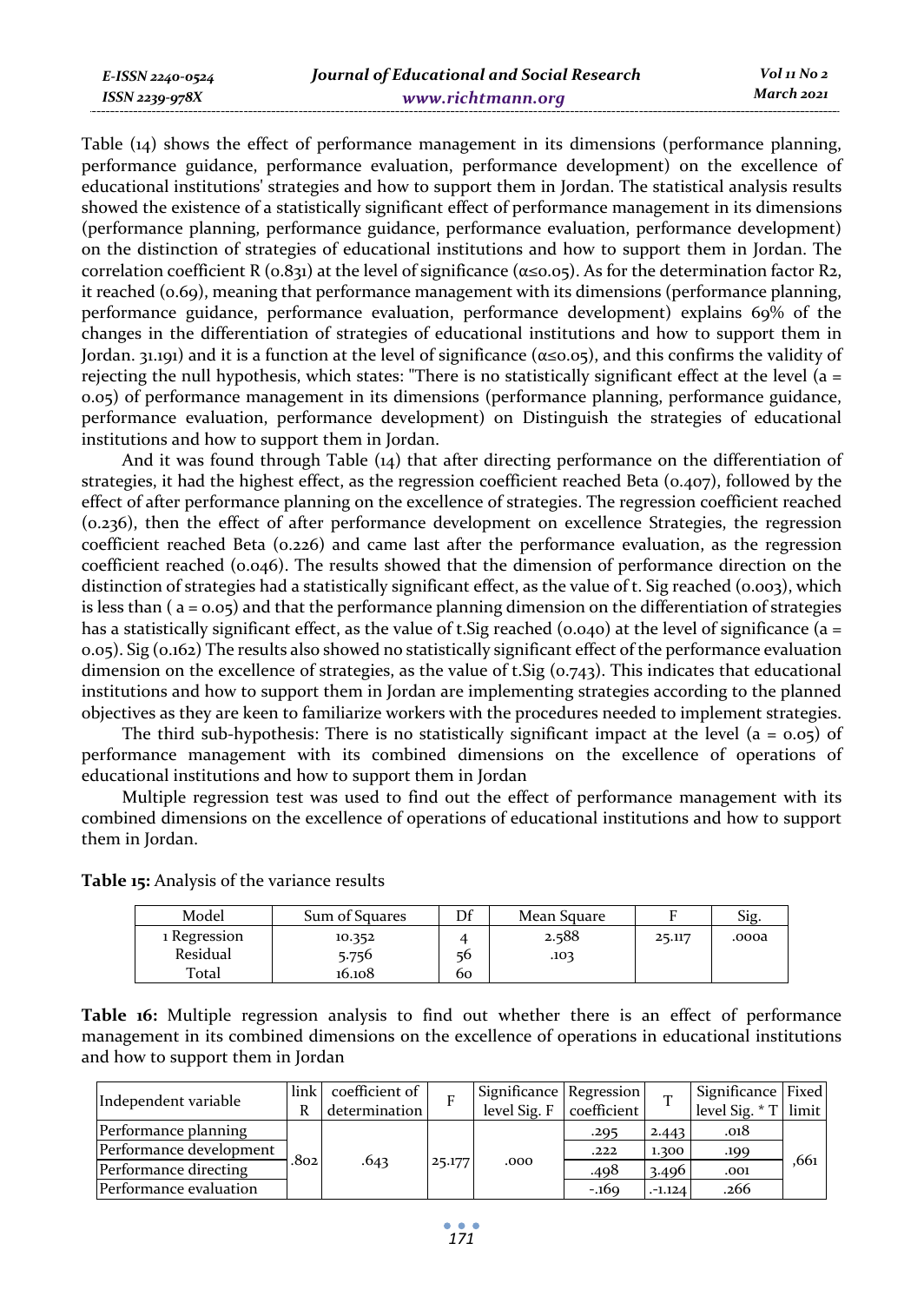Table (16) shows the effect of performance management in its dimensions (performance planning, performance development, performance guidance, performance evaluation) on the excellence of educational institutions' operations and how to support them in Jordan. The results of the statistical analysis showed the existence of a statistically significant effect of performance management in its dimensions (performance planning, performance development, performance guidance, performance evaluation) on the excellence of operations of educational institutions and how to strengthen them in Jordan, where the correlation coefficient R reached (0.802) at the level of significance ( $\alpha \le 0.05$ ). As for the determination coefficient R2, it reached  $(0.643)$ , meaning that performance management in its dimensions (performance planning, performance development, performance guidance, performance evaluation) explains 64.3% of the changes in the differentiation of operations of educational institutions and how to support them in Jordan, and the value of  $F(z_5,177)$  and it is a function at the level of significance (α≤0.05), and this confirms the validity of rejecting the null hypothesis, which states: "There is no statistically significant impact at the level (α≤0.05)of performance management in its dimensions (performance planning, performance development, performance guidance, performance evaluation) on the excellence of operations. Of educational institutions and how to support them in Jordan. "

It is evident from Table (16) that after directing the performance on the excellence of operations, the effect was the highest, as the regression coefficient reached Beta (0.498), followed by the effect of performance planning on the distinction of operations and the regression coefficient reached Beta (0.295). The regression coefficient beta (0.222) came in the last place after the performance evaluation, as the regression coefficient reached  $(-0.169)$ .  $(a = 0.05)$  The performance planning dimension on the excellence of operations has a statistically significant effect, as the value of t. Sig reached (0.018) at the significance level ( $a = 0.05$ ), and there is no statistically significant effect of the performance development dimension on the excellence of operations, as it reached t.Sig: (0.199) The results did not show that the performance evaluation dimension on the excellence of operations had a statistically significant effect, as the value of t. Sig was: (0.266).

### *4.4 Discussing the Results*

- 1. The results showed that the influence of the sample members on performance management in its dimensions (performance planning, performance development, performance guidance, performance evaluation) all came within the high level, where it came in first place in the field of performance guidance, and in second place in the field of performance evaluation, and in the third place the field of performance planning, and finally, the field of performance development ranked fourth.
- 2. The results showed that the influence of the sample members on organizational excellence in its dimensions (leadership distinction, strategy distinction, operations distinction) all came within the high level, where leadership excellence came in the first place, operations excellence came in second place. Finally, the area of strategy distinction was ranked second.
- 3. The results also showed a positive effect of statistical significance at the level  $(a = 0.05)$  of performance management with its combined dimensions (performance planning, performance development, performance guidance, performance evaluation) organizational excellence in its combined dimensions (leadership excellence, strategies excellence, operations excellence) of Educational institutions and how to support them. This is what the results indicated, as employees' performance management explains the rate (0.783) of the change in organizational excellence. The results showed that performance management dimensions separately (performance directing, performance development, performance planning) have a statistically significant effect on organizational excellence and that there is no statistically significant effect of the performance evaluation dimension on organizational excellence. This explains the interest and eagerness of educational institutions and how to support them in applying the performance management process efficiently and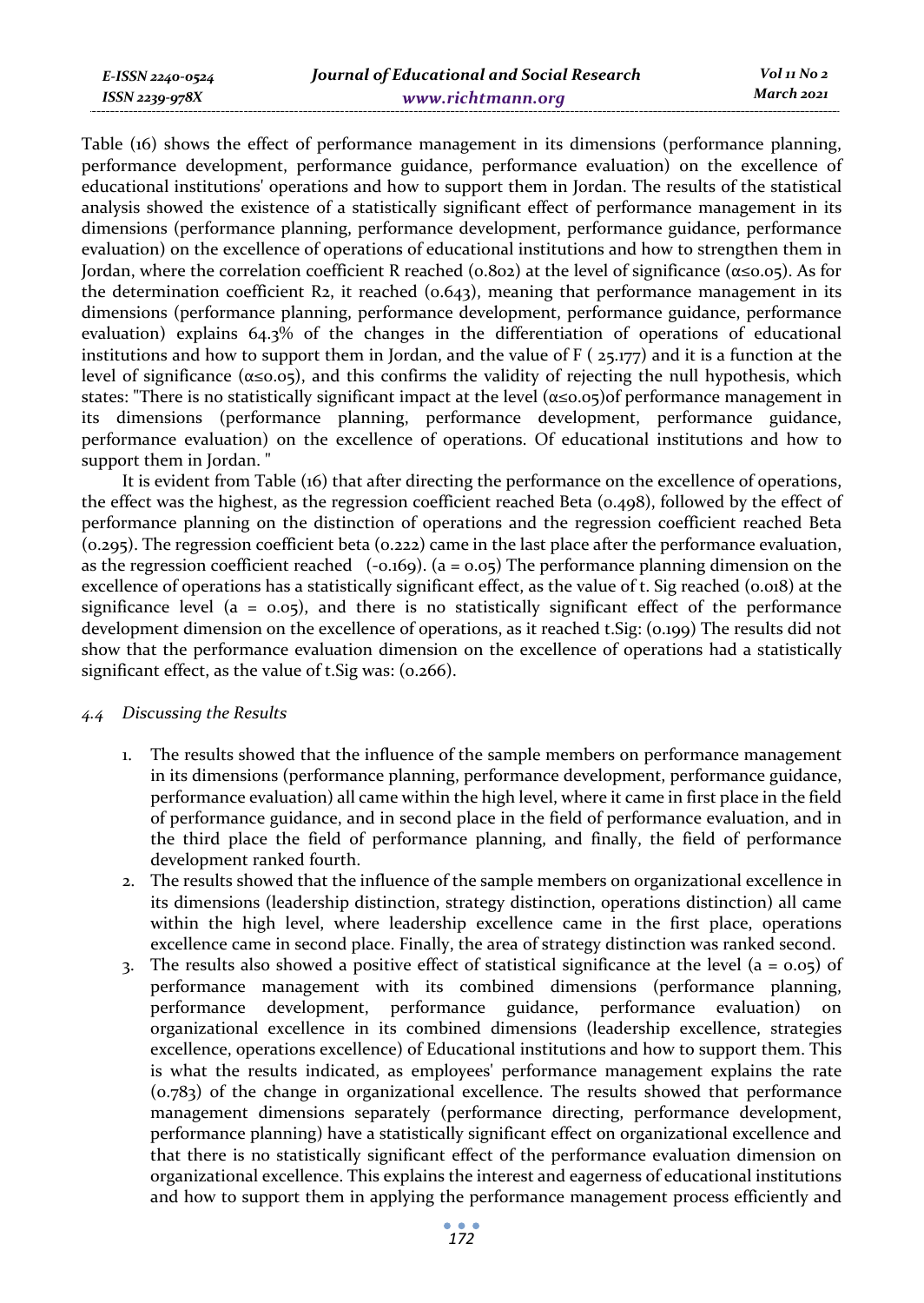effectively because of its importance and major role in achieving the excellence that it seeks and aspires to sustain.

- 4. The results showed a positive effect of statistical significance at the level ( $a = 0.05$ ) of performance management in its combined dimensions (performance planning, performance development, performance guidance, performance evaluation) on leadership excellence in educational institutions and how to support them. Where the results indicated that performance management in its combined dimensions explains a rate (0.678) of changes in leadership excellence, and the results indicated that the performance management dimensions separately (performance orientation, performance development) have a statistically significant effect on leadership excellence and that there is no significant effect. A statistic for the two dimensions of performance planning and performance evaluation on leadership excellence and indicates the eagerness of educational institutions and how to support them to represent a good example and continuous communication with employees and their keenness to have flexibility in work procedures.
- 5. The results showed a positive effect of statistical significance at the level ( $a = 0.05$ ) of performance management in its combined dimensions (performance planning, performance development, performance guidance, performance evaluation) on the excellence of educational institutions' strategies and how to support them: "The results indicate that performance management in its dimensions Collectively, they explain a rate of (0.690) of changes in the differentiation of strategies. The results showed that the dimensions of performance management (performance orientation, performance planning) each have a statistically significant effect on strategies' excellence. There is no statistically significant effect of the two dimensions of performance evaluation and performance development on excellence Strategies. This indicates educational institutions' interest and how to support them in clarifying the necessary procedures to implement strategies for their employees.
- 6. The results showed a positive impact statistically significant at the level ( $a = 0.05$ ) of performance management in its dimensions (performance planning, performance development, performance guidance, performance evaluation) on the excellence of educational institutions' operations and how to support them. The results indicate that performance management, in its dimensions, explains what Its percentage is (0.643) of changes in the differentiation of operations. The results showed that performance management dimensions separately (performance directing, performance development, and performance planning) have a statistically significant effect on organizational excellence. There is no statistically significant effect of the performance evaluation dimension on the excellence of operations. This shows that educational institutions and how to support them are keen on coordination and integration between different operations and work procedures and are interested in integrating the various processes in them.

These results are consistent with the following studies:

- **-** Abu Hatab (2009) study concluded that there is a positive relationship between the clarity of the performance evaluation methods and their understanding and the productive efficiency of workers in educational institutions.
- **-** Al-Nuwaiqa (2014) study concluded that there was a positive impact of the variable's dimensions, enabling work teams to variable organizational distinction in its dimensions, which led to raising productivity and achieving organizational excellence.
- **-** Klinagmer (2015) study, which concluded that there is a positive relationship between the dimensions of organizational excellence (leadership commitment, strategic direction, staff, and operations efficiency) and the performance development variable.
- **-** Al-Omari and Al-Khafaji (2016) study concluded that there is a strong relationship between business enablers and business results, and there was a positive effect between business enablers and business results.
- **-** Abdel Mohsen (2010) study, which concluded that there is a high impact of performance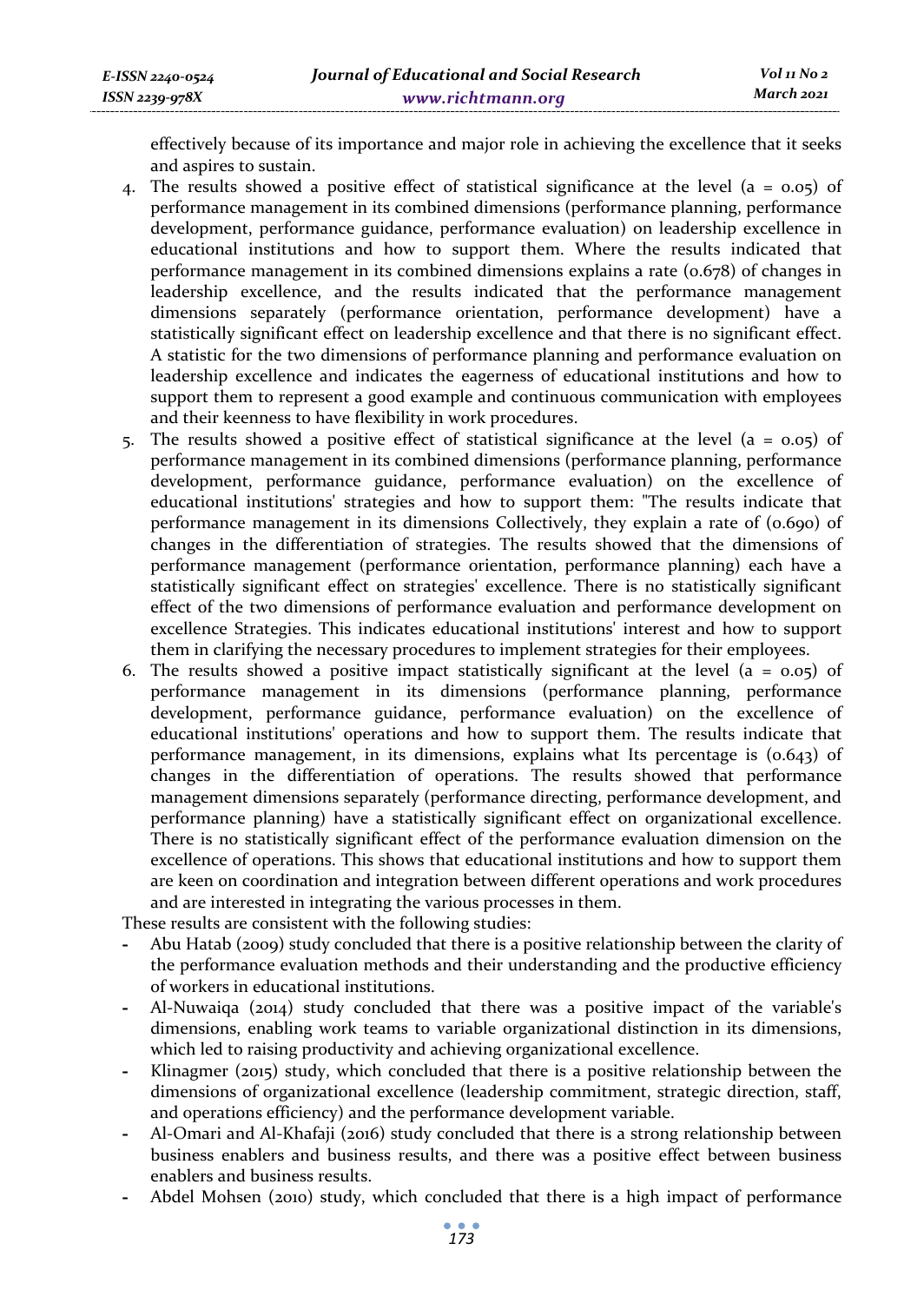evaluation in achieving leadership excellence and a high impact of development and training in achieving leadership excellence

#### **5. Conclusion**

Organizations face great challenges due to globalization and economic and political changes that appear in an accelerated and sometimes sudden manner, which made them search for means and methods that enable them to keep pace with those changes and reach a larger market share relying on achieving competitive advantage.

The human element is considered one of the most important elements on which organizations depend in carrying out their activities and operations and achieving their goals within the contemporary environment characterized by complexity and unity of competition. Therefore, organizations are looking for how to benefit from the human element and use it efficiently and effectively to reach the organization's goals, increase productivity, achieve profits and better use the rest of production resources.

The performance evaluation process is a continuous and periodic process that works on a comparison between actual performance and expected performance based on specific performance standards for several objectives, including: Knowing the performance gaps and strengths in the performance of employees and determining what they require from training or development. Performance evaluation has an important role in determining wages and salaries. And the reward and incentive system in the organization.

### **6. Recommendations**

Through the findings of the researcher through this study, she put together some recommendations that she hopes educational institutions will take into account and how to support them in consideration and other companies in general:

- 1. The study recommends educational institutions and how to support them with continuous work to maintain a high level to implement the organization's performance management process to keep pace with the needs of stakeholders and the changing and accelerating environmental conditions.
- 2. The study recommends educational institutions and how to support them by developing after directing performance and coordination between all administrative units and tasks by activating the role of discussion between executives and subordinates and presenting creative opinions and ideas that increase the development of employees and their efficiency.
- 3. The study also recommends educational institutions and how to support them by reviewing the performance appraisal system and continuous follow-up of the performance management process and developing performance standards to suit the accelerating environmental changes and to allow the performance of employees to be measured and to take appropriate corrective measures regarding deviations promptly.
- 4. The study recommends educational institutions to enhance and develop after developing performance through support and development of activities and training courses for employees in a greater manner than it is through the results obtained with a positive impact on all dimensions of organizational excellence.

### **References**

- Abu Al-Nasr, M. (2012). Future Leaders, The New Distinguished Leadership. Cairo: Arab Group for Training and Publishing.
- Abu Bakr, M. (2008). Human Resources, Introduction to Achieving Competitive Advantage. Alexandria: University House.